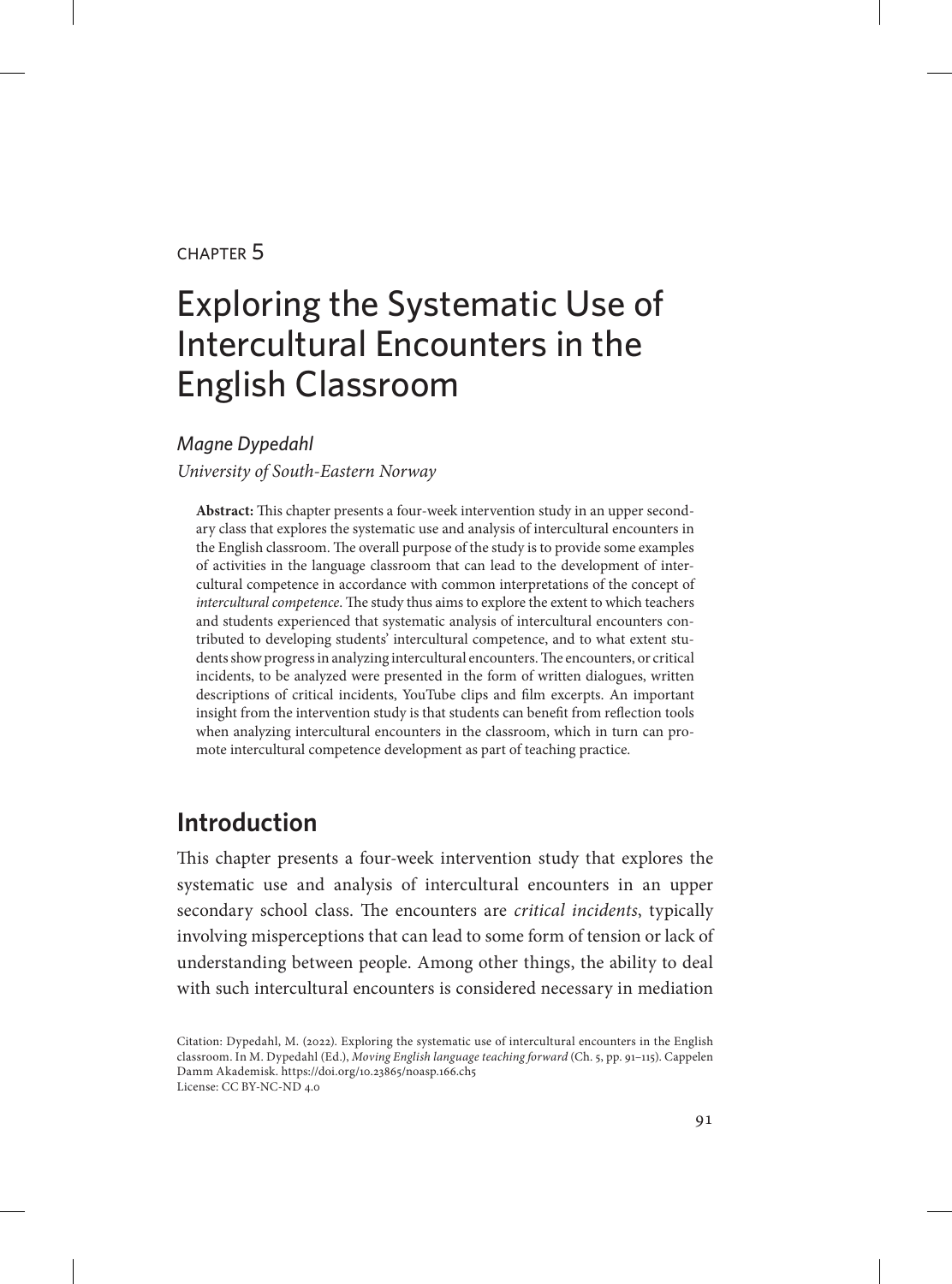when there are "situations, tensions or even disagreements that need to be faced in order to create the conditions for any understanding and hence any communication" (Council of Europe, 2018, p. 122).

The aim of the study is to answer the following two research questions: (1) To what extent do teachers and students experience that the analysis of intercultural encounters contributes to developing students' intercultural competence, and (2) to what extent do students develop a more systematic approach to analyzing intercultural encounters? The overall purpose of the study is to increase knowledge about intercultural competence and activities that can be used for developing this competence in the classroom. The intervention was conducted at an upper secondary school in an urban area in southeastern Norway in close collaboration with two teachers of English who shared the responsibility for the intervention group. The study uses a quasi-experimental design (Shadish et al., 2002, p. 14) consisting of quantitative pretests and posttests with an accompanying qualitative test as well as a semi-structured interview with the teachers. The intervention involved one intervention group and two control groups.

# **Background**

The Council of Europe identifies *intercultural competence* as one of the general competences that are "always combined with communicative language competences (linguistic, sociolinguistic and pragmatic competences)" (Council of Europe, 2018, p. 29). This confirms that intercultural competence is a central concept in European language policy, which is also reflected in the three national language curricula for English in Norway (Norwegian Directorate for Education and Training, 2019a, 2019b, 2019c). For example, the *Curriculum in English* (ENG01-04) for Years 1–10 and the first year of upper secondary school (Vg1) states that "English shall help the pupils to develop an intercultural understanding of different ways of living, ways of thinking and communication patterns" (Norwegian Directorate for Education and Training, 2019a).

Yet even if intercultural competence is a central concept in European language policy (cf. Council of Europe, 2018), there seems to be considerable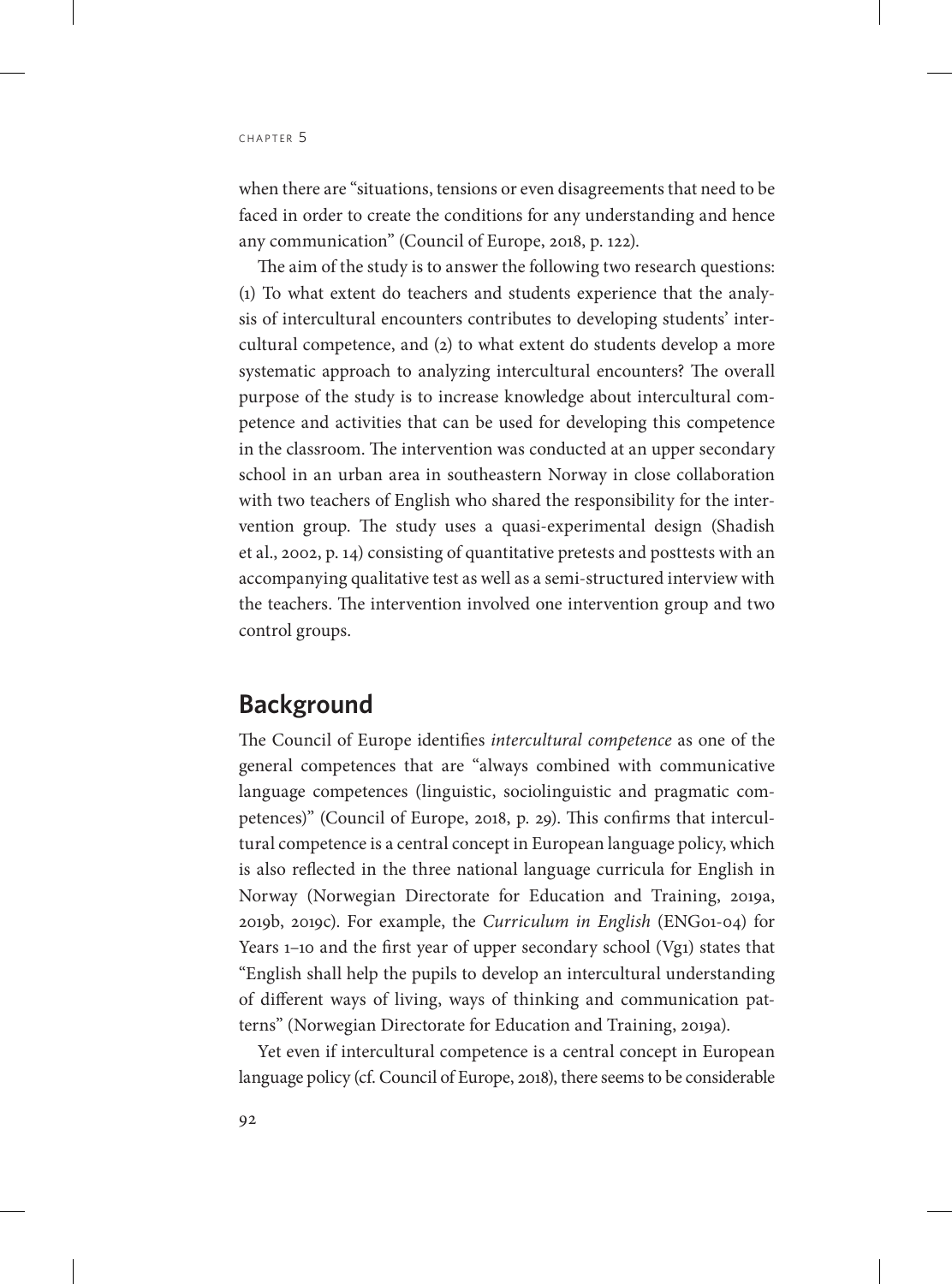uncertainty about what it entails. One reason could be that there are hundreds of definitions, models and similar constructs to choose from (cf. Leung et al., 2014, p. 491), though this is hardly unique for this theoretical concept. A more plausible reason could be that the intercultural approach to teaching languages is relatively new, and it takes time to bring new knowledge about intercultural competence to teachers (cf. Byram, 2014. p. 221). In Norway, the concept started to become an integral part of the national curricula for English in the 1990s (Simensen, 2003, p. 5), but the term *intercultural competence* was not included in these documents. While the term is used in the present three Norwegian national curricula for English, there is still no clear explanation of the concept of intercultural competence other than pointing to "ways of living, ways of thinking and communication patterns" as areas to be understood interculturally (Norwegian Directorate for Education and Training, 2019a, 2019b, 2019c).

There is, however, some consensus about the most central components of intercultural competence among many researchers (Deardorff, 2004, 2006), such as empathy and the ability to change perspectives. In this regard, Byram's (1997) model of "intercultural communicative competence" represented a big leap forward. Regardless of how this particular model has been adopted, adapted or criticized by others since, the basic idea of breaking down intercultural competence into sensible components has stood the test of time. The present study is clearly indebted to the work of both Byram for identifying some key elements of intercultural competence development in education, and others for taking the field of study in different directions (e.g. Deardorff, 2006; Dervin, 2016; Risager, 2007). Given the nature of this field of study, the diversity of such approaches should be welcomed, at the same time as having some consensus about basic components of intercultural competence can be an advantage for teachers.

Still, it remains a challenge to identify methods and activities that can enhance intercultural competence development in the English classroom, given that teachers of English are usually not intercultural experts. However, based on well-known aspects of language learning, such as working with fiction, studying target-language countries, and developing language awareness, teachers can find ways of developing intercultural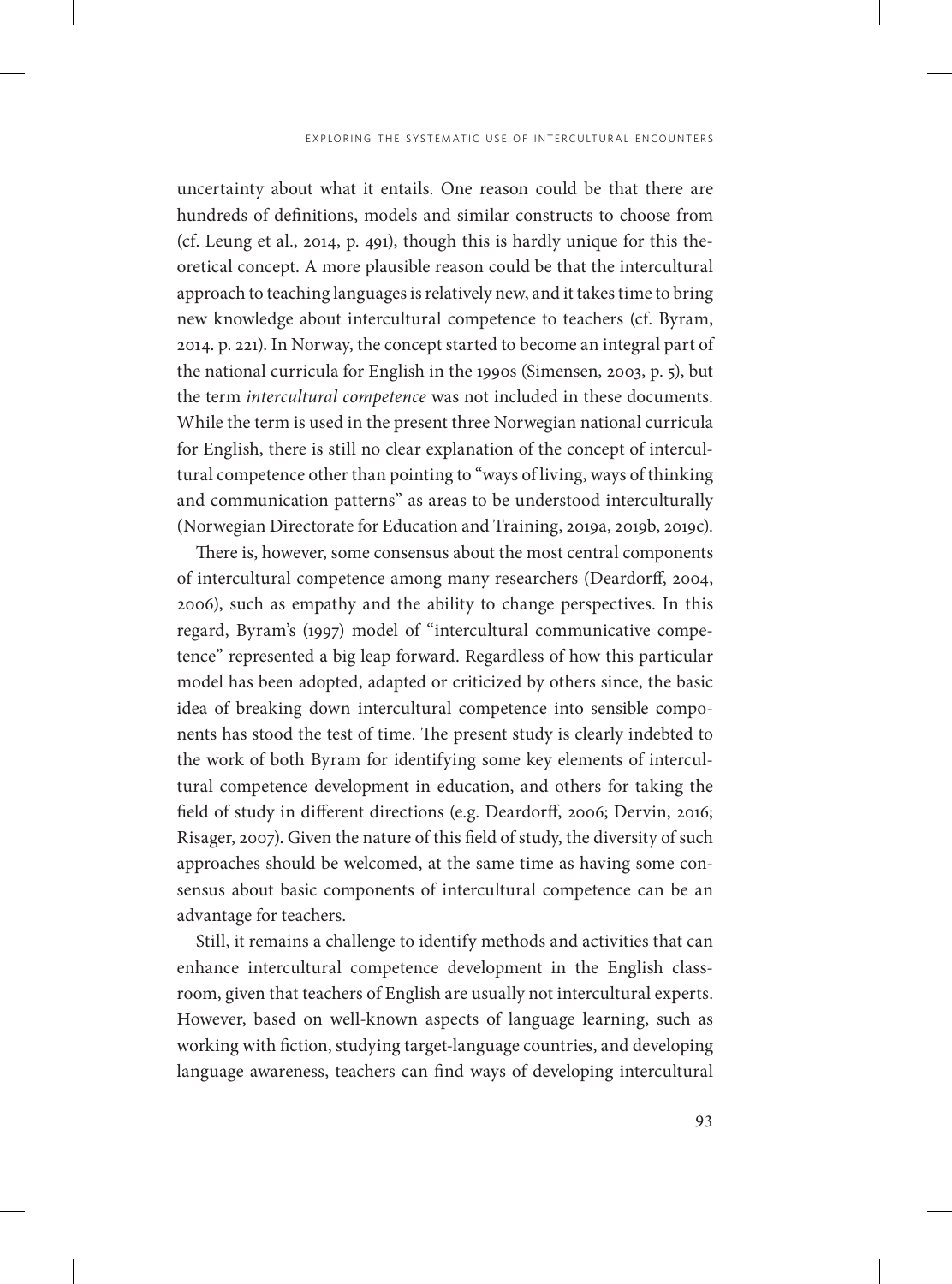competence (cf. Brown, 2021; Dypedahl & Lund, 2020; Heggernes, 2021; Hoff, 2019). A useful reminder is Kramsch's (1993) assertion that culture is not "tacked on" to the teaching of basic language skills: "It is always in the background, right from day one, ready to unsettle the good language learners when they expect it least, making evident the limitations of their hard-won communicative competence, challenging their ability to make sense of the world around them (p. 1). By the same token, the approach to intercultural competence training in this study is that it "should be integrated into English courses in ways that also respect the original language skill goals of the course" (Snow, 2015, p. 286).

The relevance of this study is that it can provide some examples of activities in the language classroom that can lead to the development of intercultural competence in accordance with common interpretations of the concept and the Norwegian national curricula of English. Furthermore, the study represents an approach to intercultural encounters that seems to be more common in general intercultural training than in language training. According to Smith et al. (2003), "interculturalists and language educators have paid insufficient attention to each other's work …". Since this still seems to be the case, the present study can contribute to bridging the gap between interculturalists and language educators.

# **Theoretical and conceptual framework**

In this study, *intercultural competence* is defined as "the ability to relate constructively to people who have mindsets and/or communication styles that are different from one's own" (Dypedahl, 2019, p. 102). It is acknowledged that a word such as "constructively" is intrinsically problematic. However, an entirely unproblematic definition is hard to achieve. It is also acknowledged that "*interculturality is a point of view, not a given*" (Dervin, 2016, p. 2, emphasis in original). For example, the *Curriculum in English*  (Norwegian Directorate for Education and Training, 2019a) used by the students in this study is obviously influenced by educational and political ideology in both Norway and the Council of Europe. Nevertheless, the view on intercultural competence in this study is not in conflict with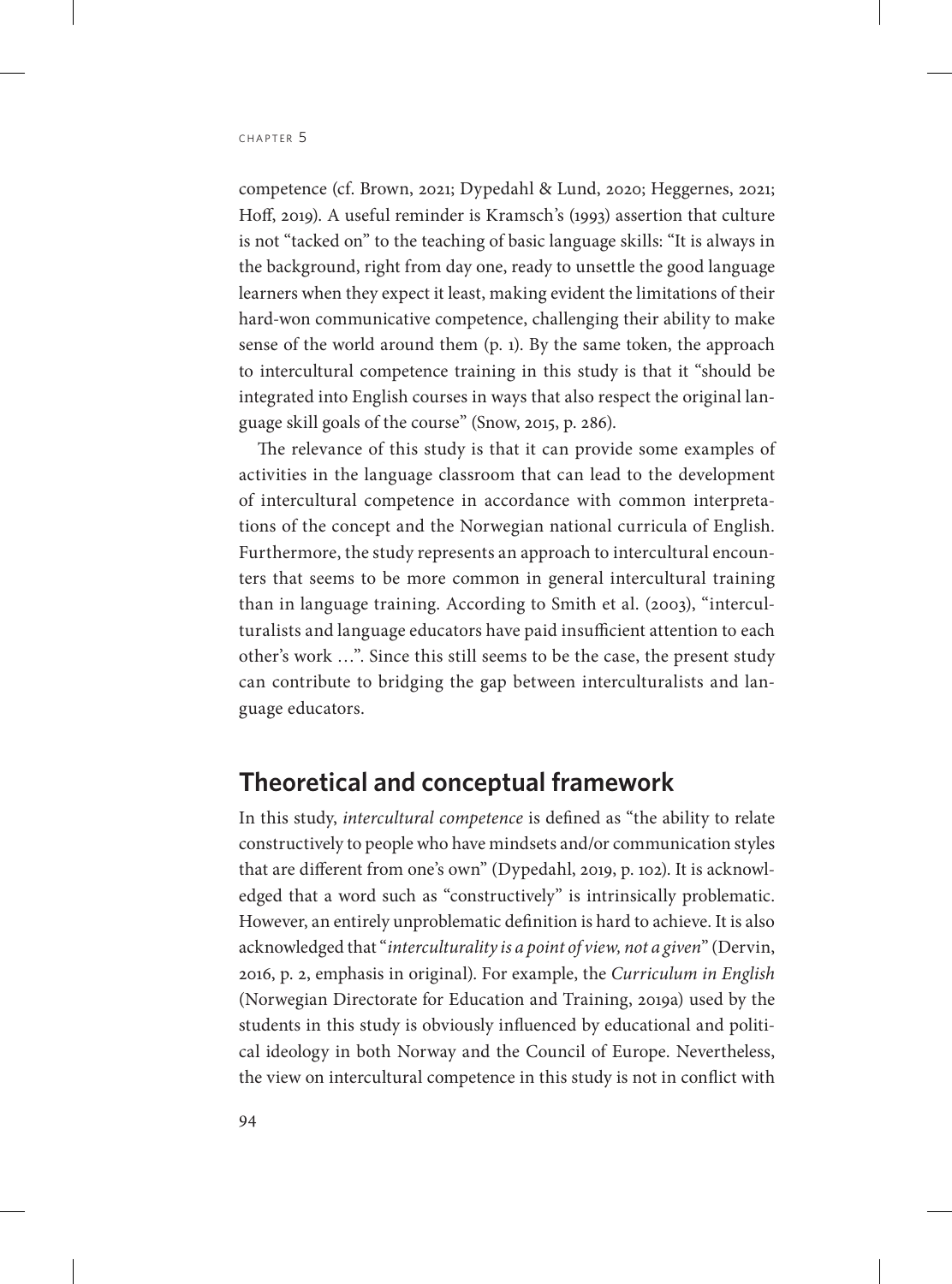what seems to be the view on intercultural competence in the national curricula for English.

As may have been observed, the two conceptualizations of intercultural competence used in the definition above (Dypedahl, 2019), *mindsets* and *communication styles,* can be found in the Norwegian national curricula for English as well, although phrased in slightly different terms: "ways of thinking" and "communication patterns" (Norwegian Directorate for Education and Training, 2019a, 2019b, 2019c). The focus on "ways of living" is not included in the definition because the understanding of intercultural competence in this study is based on interpersonal communication. Generally speaking, we have to relate to the way other people think and communicate in order for us to understand the intended meaning of a message, but we do not necessarily have to relate to their way of life beyond its potential influence on their particular mindset. Therefore, though intercultural understanding of ways of living is highly relevant for us to be able to relate to different contexts, this study focuses on mindsets and communication styles.

In order to operationalize the development of intercultural skills and assess them, intercultural competence can be divided into components of intercultural competence. These components are outlined in the model in Figure 1 below (Dypedahl, 2018), which is a further elaboration on Deardorff (2006).

The learning cycle is a process model, which underscores the assertion that intercultural competence development is an everlasting process. The upper box includes certain attitudes that are viewed as both premises for and outcomes of intercultural competence development, such as willingness to understand. Furthermore, intercultural competence is here considered to be closely related to the concept of *communicative competence* (cf. Council of Europe, 2018, p. 19; Sercu, 2004, p. 75). Therefore, linguistic, sociolinguistic, and pragmatic competences are considered to be both premises for and an integral part of intercultural competence development.

In the box to the right, "knowledge" includes knowledge about the concept of culture and knowledge of intercultural communication as a field of study, whereas "skills" include components that are considered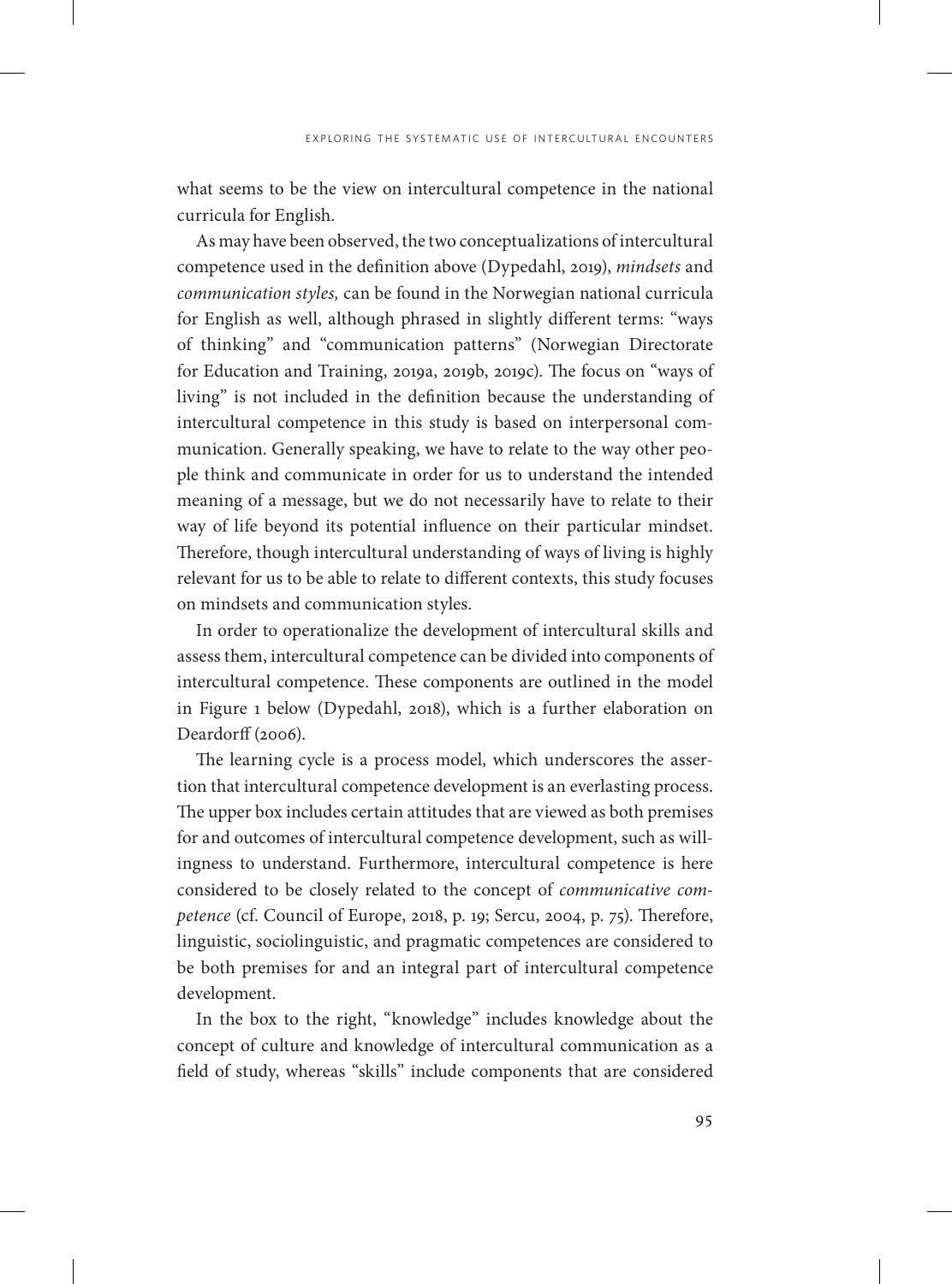

**Figure 1.** Learning Cycle of Intercultural Competence

central aspects of intercultural competence (cf. Deardorff, 2004) and cultural empathy, which refers to the ability to see the world from different contexts and societies.

The lower box focuses on metacognition, or a high level of consciousness relating to the concepts of *language awareness* and *intercultural awareness.* In this model, the latter term is used to refer to self-monitoring and decentring (analyzing situations from perspectives other than one's own). *Cultural metacognition* refers to "heightened sensitivity to the fact that individuals' motivations and behaviors are invariably shaped by the cultural contexts in which they are embedded" (Chua et al., 2012, p. 2) and "the ability to deploy cultural knowledge flexibly" (Klafehn et al., 2008, p. 320). This can include the adaption of other people's cultural references, which is one good reason for including studies of other societies in language studies.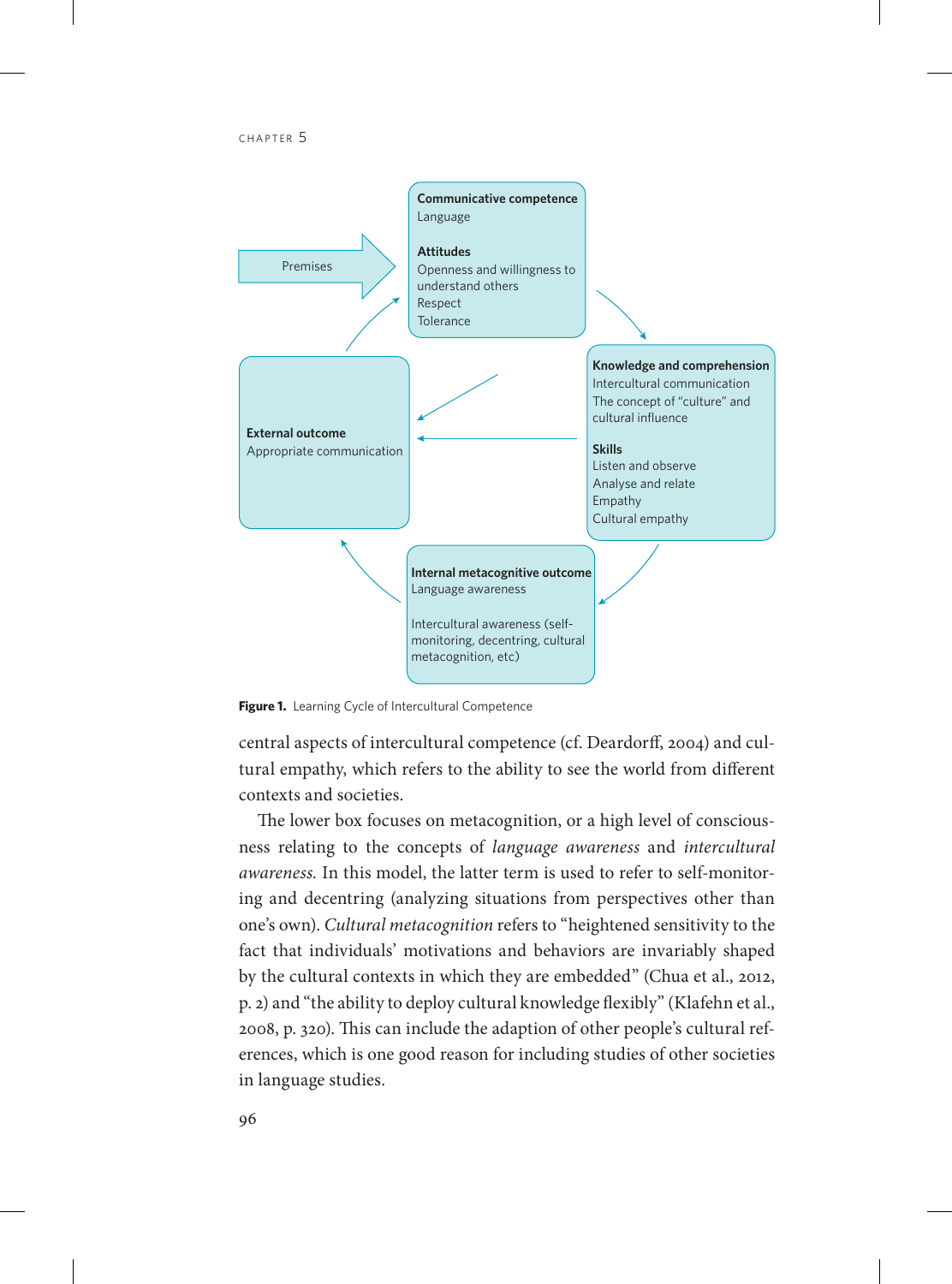The arrow pointing directly from the upper box to the external outcome indicates that people with communicative competence may of course communicate constructively without possessing any intercultural competence. Similarly, the arrow pointing from the box on the right to the external outcome indicates that it is possible to communicate constructively without having a high level of consciousness. (See the "Participants and methods" section below for how this model is applied in the student test.)

The use of intercultural encounters, employed in this study as a critical incident technique, can be attributed to Flanagan (1954). While the technique was not developed for intercultural training, it is suited for this purpose. Some recent studies from Norway explore the use of critical incidents to make healthcare students and healthcare professionals critically reflect on their intercultural encounters (Debesay et al., 2022; Horntvedt & Fougner, 2015).

Internationally, the inclusion of the critical incident technique in general intercultural training is very likely to be influenced by cross-cultural management (CCM) and international business research, which often rests on Geert Hofstede's *dimensional approach to culture* (Kirkman et al., 2006). Hofstede's dimensional approach means that different nationalities are placed along dimensions according to average scores for values, such as the individualism-collectivism continuum (cf. Hofstede & Hofstede, 2005, pp. 73–114), The historical roots of dimensions or continuum scales in intercultural communication research are studies such as Kluckholn and Strodtbeck (1961) and Hall (1959), which along with Hofstede 's studies can be classified as a functionalist research tradition that "has tried to *predict* how culture would influence communication" (Dahl, 2006, p. 9). It is furthermore associated with an essentialist perspective on culture, which according to Holliday (2011) "presents people's individual behaviour as entirely defined and constrained by the cultures in which they live so that the stereotype becomes the essence of who they are" (p. 4). For example, if an essentialist understanding of culture is used when analyzing critical incidents, accompanied by closed-end questions indicating that there are key answers to human behavior, it may encourage a static and deterministic understanding of culture. In other words,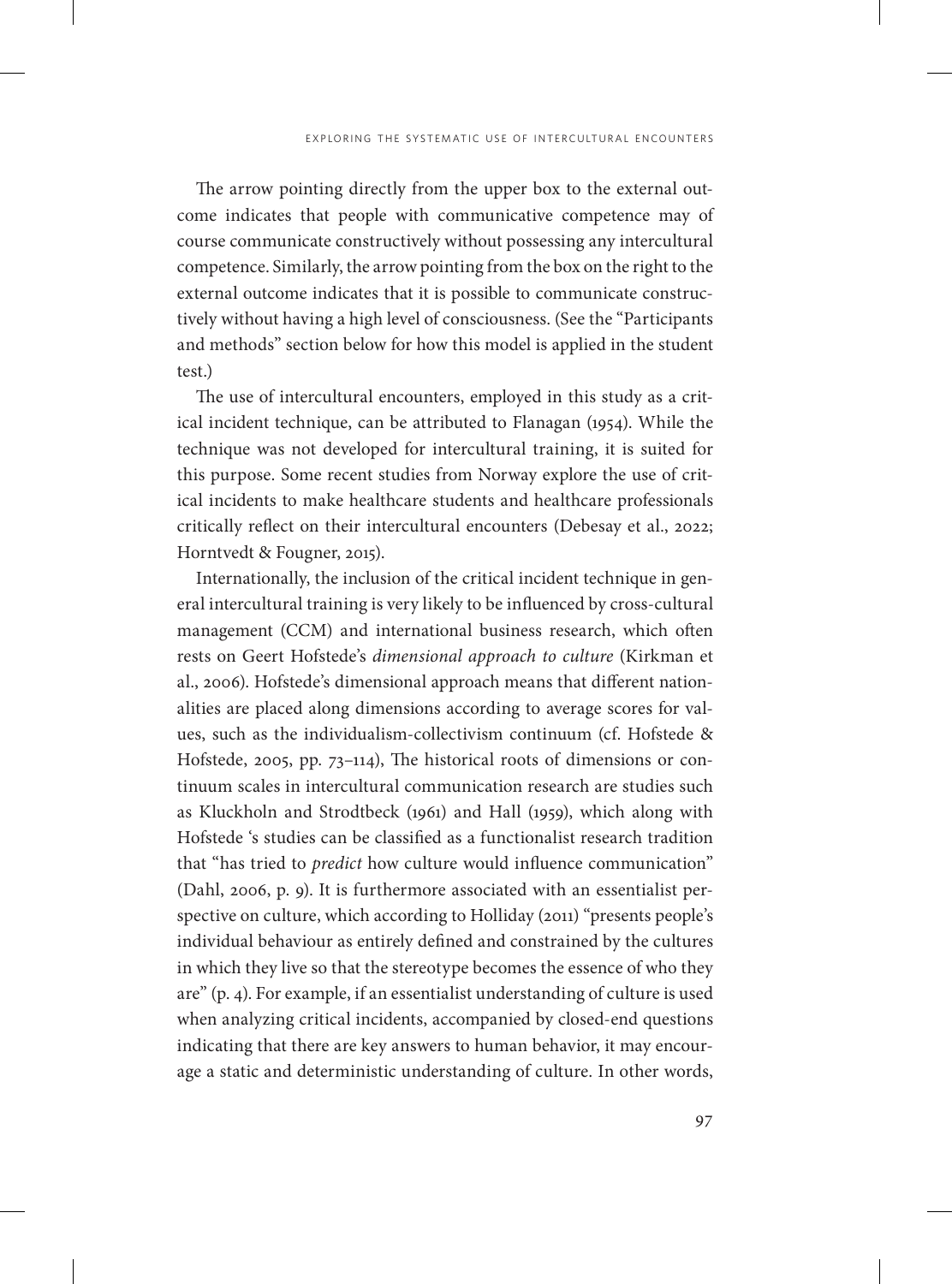the risk is that culture is considered an active "agent" in communication between people, whereas human agency is restricted or disregarded. (Bandura, 2006; Nathan, 2015). As Nynäs (2006) writes, "One important question in intercultural communication theory is how we should conceive the relationship between culture and individual" (p. 25).

In accordance with the Council of Europe's educational policy, this study considers "the language user/learner as a 'social agent,' acting in the social world and exerting agency in the learning process" (Council of Europe, 2018, p. 26). The perspective on culture is intended to be dynamic and focused on human agency, which means that human action is not considered to be determined by culture. At the same time, it is acknowledged that individuals both produce and are influenced by social structures (Giddens, 1984). A person's life experience and cultural background will quite naturally influence their mindsets and behavior, but cultural background is complex. First of all, "cultural groups are always internally heterogeneous and embrace a range of diverse practices and norms that are often disputed, change over time and are enacted by individuals in personalised ways" (Council of Europe, 2016, p. 19). Moreover, *cultural background* is here understood as the sum of an individual's multiple affiliations or group memberships, such as nationality, neighborhood, education, family, friends, ethnicity, religion, and gender.

Considering this emphasis on human agency, it may seem like a paradox that a technique associated with functionalism and essentialism is employed. However, the assumption is that the critical incident technique and the dimensional approach are just as well suited for a non-functionalist and non-essentialist approach to culture. The concepts of *mindset* and *communication style* are no less relevant today, and it is assumed that the exploration of these concepts can help giving students deeper insights. More recent studies also investigate the same concepts. Park et al. (2012), for example, find that "proportionally, there is much more variation across individuals than across cultures in direct communication style" (p. 184). Another study looks at the extent to which the power distance in face-toface social relationship between teachers and college students in Thailand is affected by having Facebook interactions or not (Suwinyattichaiporn et al., 2019). The conclusion in that study is that the individualistic nature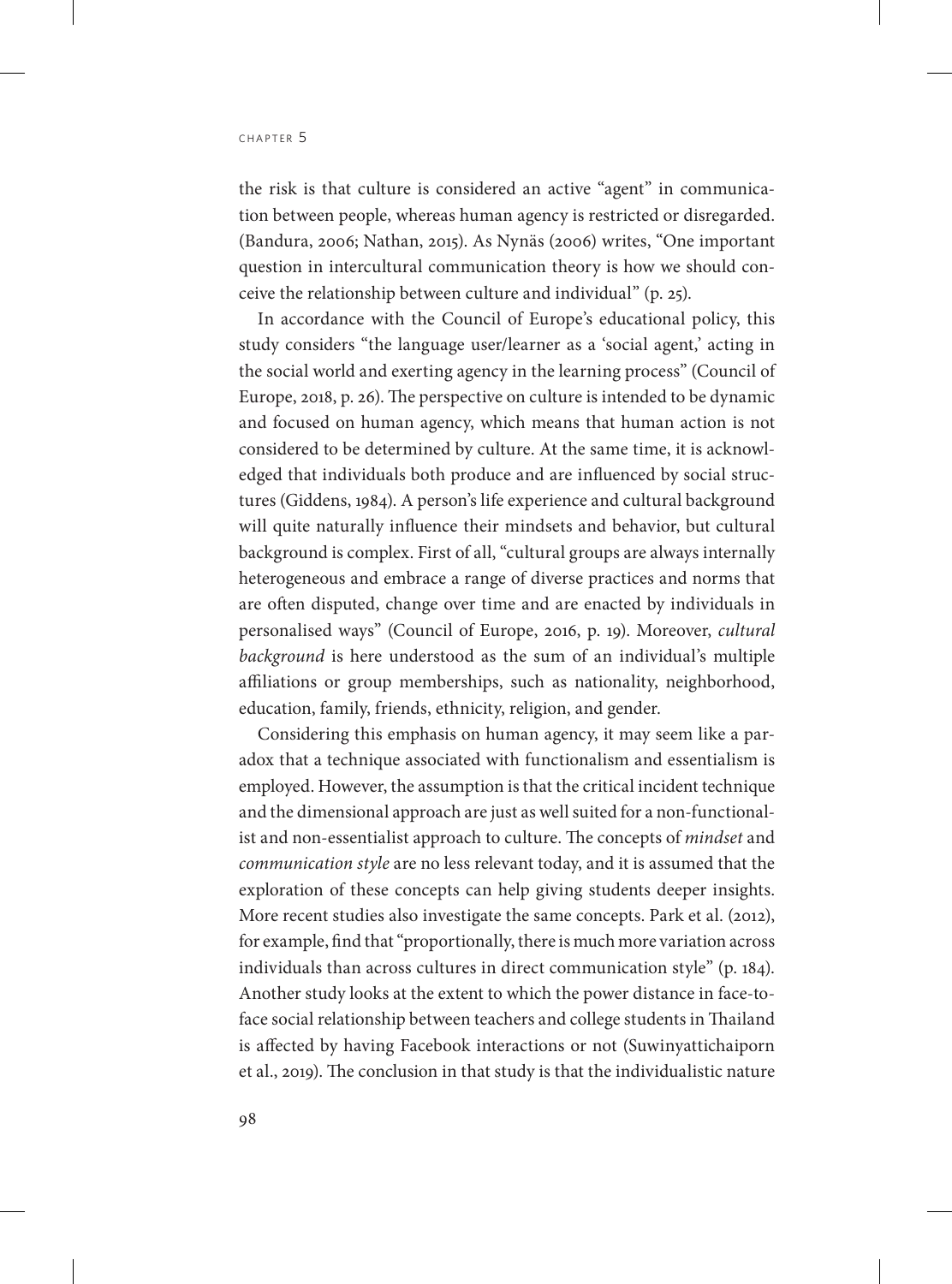of social media seems to affect the level of hierarchical or non-hierarchical social relations in face-to-face communication.

Nevertheless, two measures have been taken to avoid a functionalist and essentialist approach to culture. Only open-ended questions are used when students are asked to analyze an intercultural encounter. Tran et al. (2020) conclude that the use of critical incidents with open-ended tasks is an effective method for promoting learners' awareness of intercultural communication. The other measure taken is using dimensions or continuum scales only for reflection on differences at the individual level (Dypedahl, 2020). The present study therefore does not take a dimensional approach to culture, but rather a dimensional approach to mindsets and communication styles at the individual level. Accordingly, it is also a conscious choice that many of the intercultural encounters used in the study do not involve people with different nationalities or include information about nationality.

The intervention was conducted as a peer-to-peer collaboration. This places the study within the rich concept of *praxis*, which "positions theory and research in a relation with practice such that they mutually inform one another" (Michell & Davison, 2020, p. 24). In this study, the role of the researcher was to support processes of intercultural competence development in close co-operation with the teachers. The choice is based on the premise that "education praxis can only be changed from within" by insider-practitioners (Kemmis, 2010, p. 25; 2012, p. 893). Although exploring peer-to-peer collaboration was not a primary aim of this study, it was still a very valuable aspect of the intervention. According to Michell and Davison, "[i]t is these social relations surrounding the tools, and not the tools in themselves, that are transformational for action and cognition" (Michell & Davison, 2020, p. 30).

# **Participants and methods**

#### **Participants**

The study involved one intervention group, or experimental group, and two control groups, in addition to two upper-secondary teachers who shared responsibility for teaching English in the intervention group. The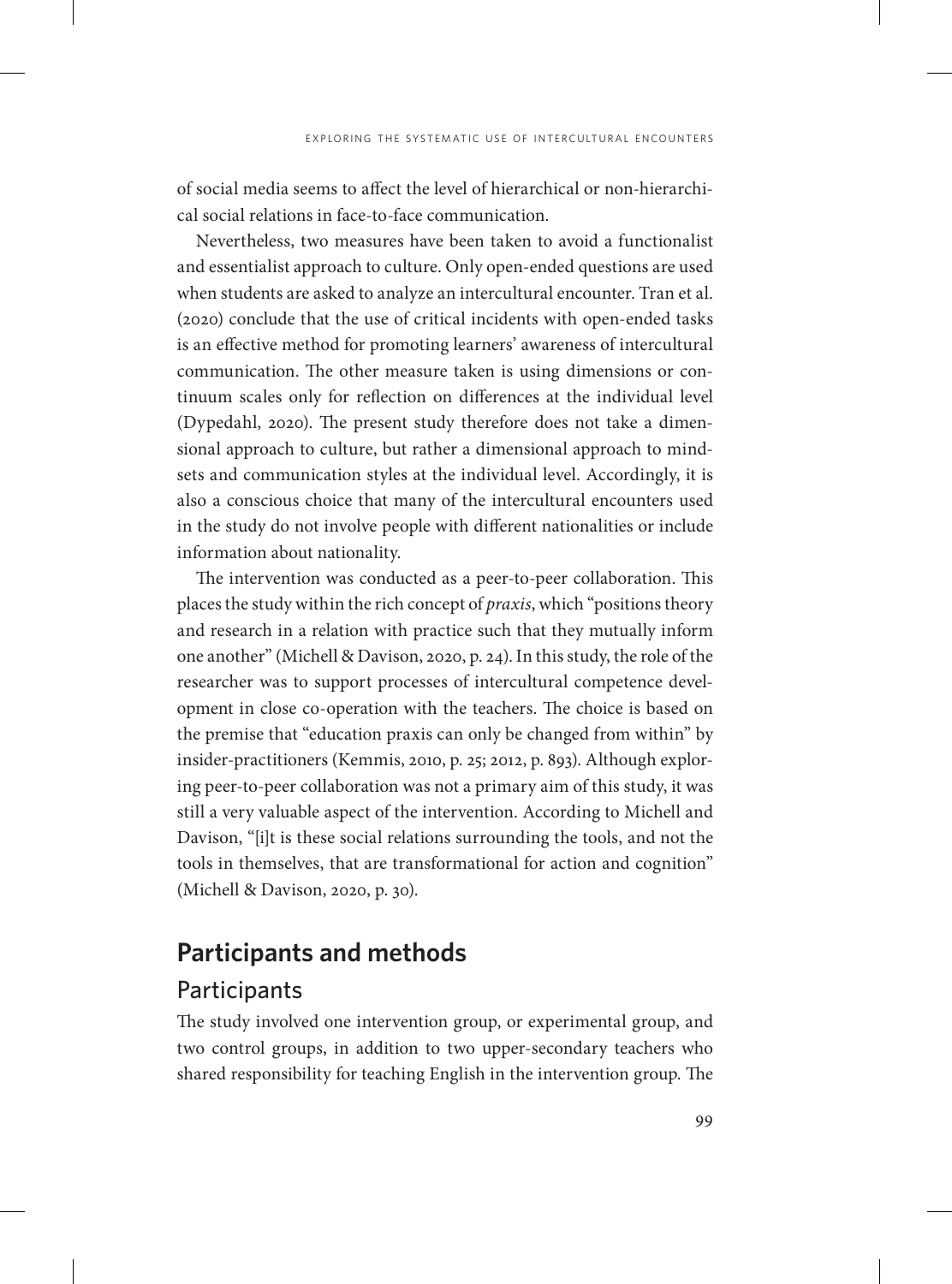participants in the intervention group and the two control groups were first-year students in upper secondary school (Vg1). The intervention group, comprised of 27 participants, was a regular general studies class (Vg1), which means that they had five hours of English a week. Of the participants, 19 identified as female and eight as male. The first control group, comprised of 23 respondents (17 female and six male), was an Art, Design and Architecture class whose members all took the same general studies English course. They also worked with the same texts during this period, but without having had any specific intercultural training. One of the teachers in the study was the English teacher of this class, but she specifically did not introduce the critical incident technique or the dimensional approach to mindsets and communication styles during the intervention period. The second control group was a regular general studies class, comprised of 17 respondents (15 female and two male), who neither had any specific intercultural training nor worked with the same texts as the experimental group did during the intervention. Further, while none of the teachers in the study taught English in this class, one of them taught a different subject.

The choice of participants was purposive in the sense that the intended study population was comprised of students in the first year of upper secondary school using the most recent *Curriculum in English* (Norwegian Directorate for Education and Training, 2019a). However, beyond this limitation the participants were chosen by convenience sampling. The researcher had some knowledge of the school and one of the teachers in advance. The students were also chosen by convenience sampling, since at least one of the two teacher participants was involved in each of these classes.

#### Data collection instruments

Data were collected using a pre- and posttest for students in Microsoft Forms and one interview with the two teachers involved in the study. The pre- and posttest included a questionnaire containing 21 items for self-assessment and an intercultural encounter in the form of a dialogue for analysis (see Appendix 1 at [https://web01.usn.no/~mdy/Appendix\\_1\)](https://web01.usn.no/~mdy/Appendix_1).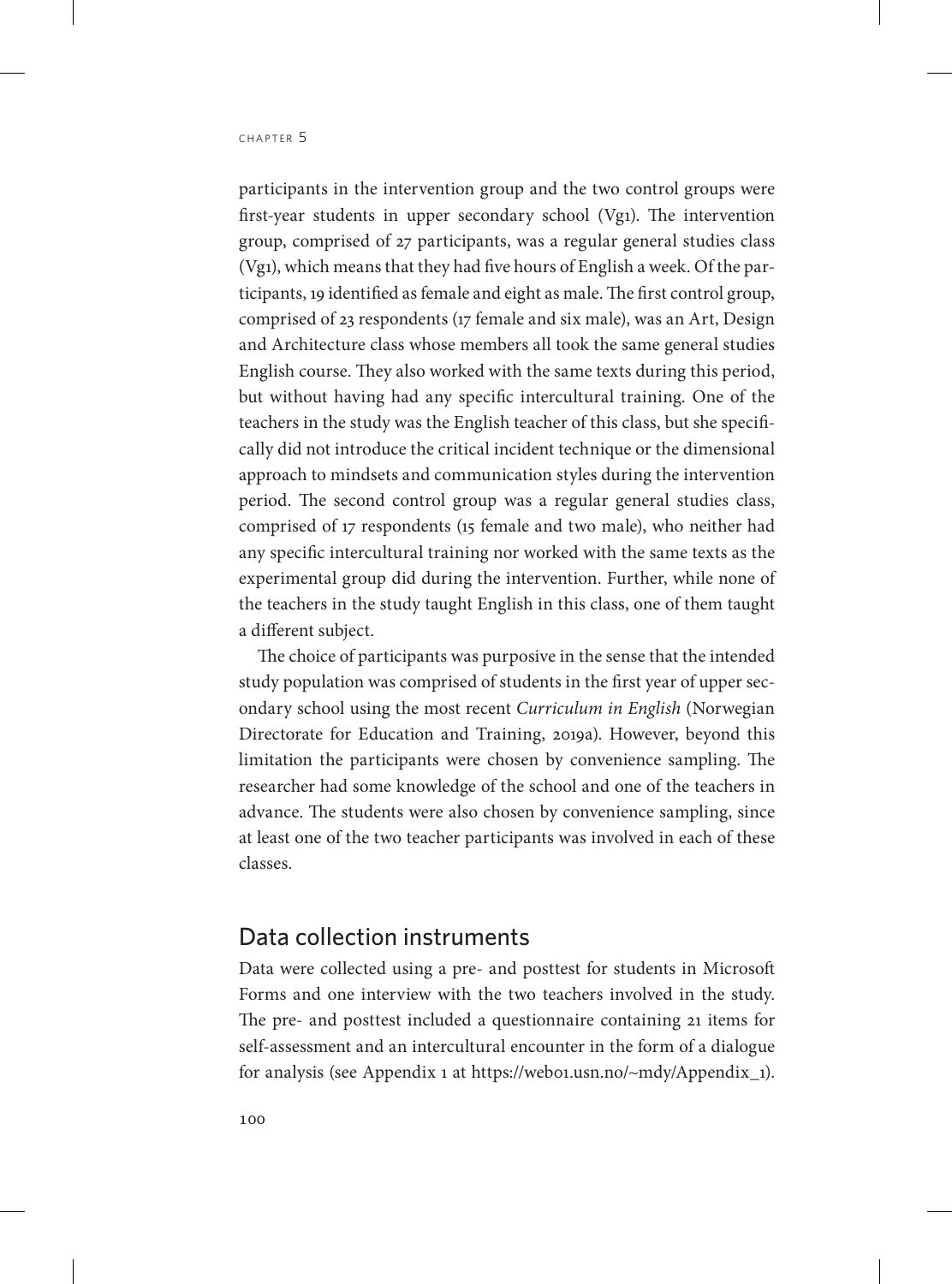Using the model in Figure 1 as a starting point, the questionnaire was organized into seven parts, with three items covering each of the seven components below:

- 1. Tolerance of and respect for differences
- 2. Behavioral flexibility
- 3. Knowledge discovery (what to observe)
- 4. Communicative awareness (analyze and relate)
- 5. Empathy
- 6. Internal outcome: Metacognitive intercultural awareness (selfregulation and decentering)
- 7. "External" outcome: Strategies for behavior

Question 12 in the questionnaire, for example, is related to component 5 and reads: When people misunderstand me or I misunderstand them, I try to learn from it (see Appendix 1). The seventh component above has the word "External" in quotation marks because "External outcome" in the model in Figure 1 refers to appropriate or constructive communication in real life that can be difficult to self-regulate. Therefore, the internal outcome is divided into three items reflecting on self-regulation (items 17–18) and three items reflecting on the development of strategies for behavior (19–21), which is in turn indirectly linked to external outcome. Item 19, for example, reads: "In conversations with people who have a different cultural background from me, I am willing to change the way I communicate to make sure we have the same understanding of what is being said" (Appendix 1).

Responses were given on a four-point Likert scale going from 0 = "never" to  $3 =$  "always" (see Appendix 1). Since this was the first time the questionnaire was used, the students could also suggest improvements or give feedback on how each question was asked. This feedback will be used to revise the questionnaire for future studies.

All the groups had an identical pre- and posttest. With regard to the self-assessment questionnaire, the purpose of the tests was to investigate whether the systematic use of intercultural encounters affected the self-assessment of intercultural competence in the intervention group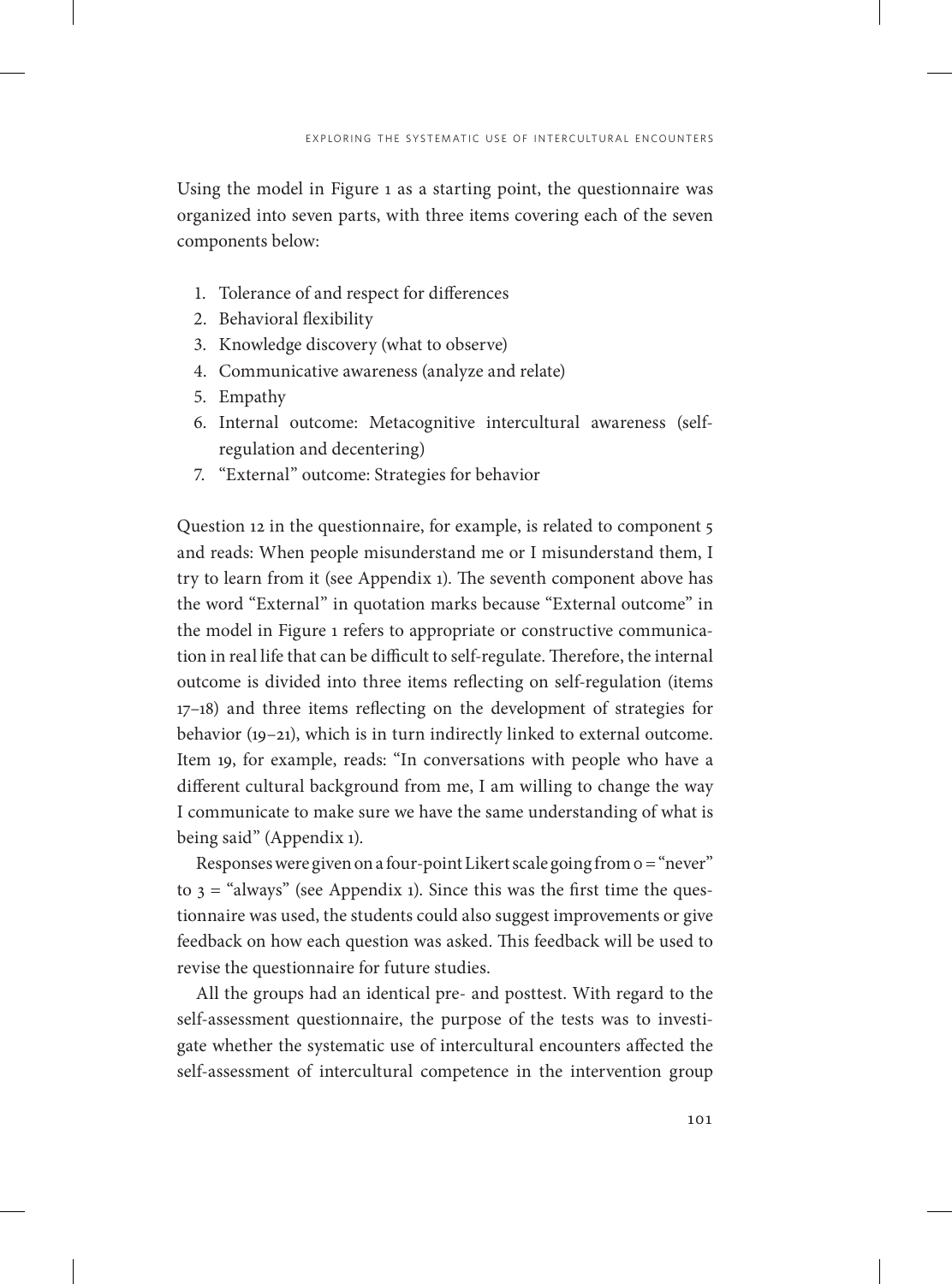and compare it to the two control groups. By the same token, the purpose of letting all the students analyze the same intercultural encounter both before and after the intervention was to compare the extent to which the intervention group improved their analysis with the control groups. In addition, the intervention group took an identical delayed posttest in June, four months after the intervention. The purpose of this was to see if any possible impact of the intervention would have a long-term effect.

The interview was a semi-structured, 90-minute interview with both teachers present and which was conducted in Norwegian one month after the intervention. It was recorded and then transcribed. The interview took the form of a conversation and included a discussion of the following questions: How do you understand the concept of intercultural competence, and how can this competence be developed? To what extent has this project changed the way you understand the concept and how the competence can be developed? Have you found the critical incident technique and the dimensional approach useful, and if so, in what way? Have you found that these methods have encouraged an instrumental and stereotypical approach to intercultural competence development? The questions were integrated in the conversation and not necessarily phrased exactly as rendered above. The interview also included a discussion of the intercultural encounters and films included in the intervention study.

### Intervention procedure

Before the intervention period, the teachers were asked to read a book chapter on intercultural competence (Dypedahl & Bøhn, 2020), including the definition of intercultural competence above and the model of intercultural competence used in the study, in addition to a chapter on reflection tools and continuum scales (Dypedahl, 2020). (These chapters are available as Appendix 2 at [https://web01.usn.no/~mdy/Appendix\\_2](https://web01.usn.no/~mdy/Appendix_2) and Appendix 3 at [https://web01.usn.no/~mdy/Appendix\\_3\)](https://web01.usn.no/~mdy/Appendix_3). The approach to intercultural competence in these chapters was not presented as a key to how intercultural competence should be understood by the teachers, but rather as a suggested theoretical framework for the intervention. The teachers also received some suggested intercultural encounters for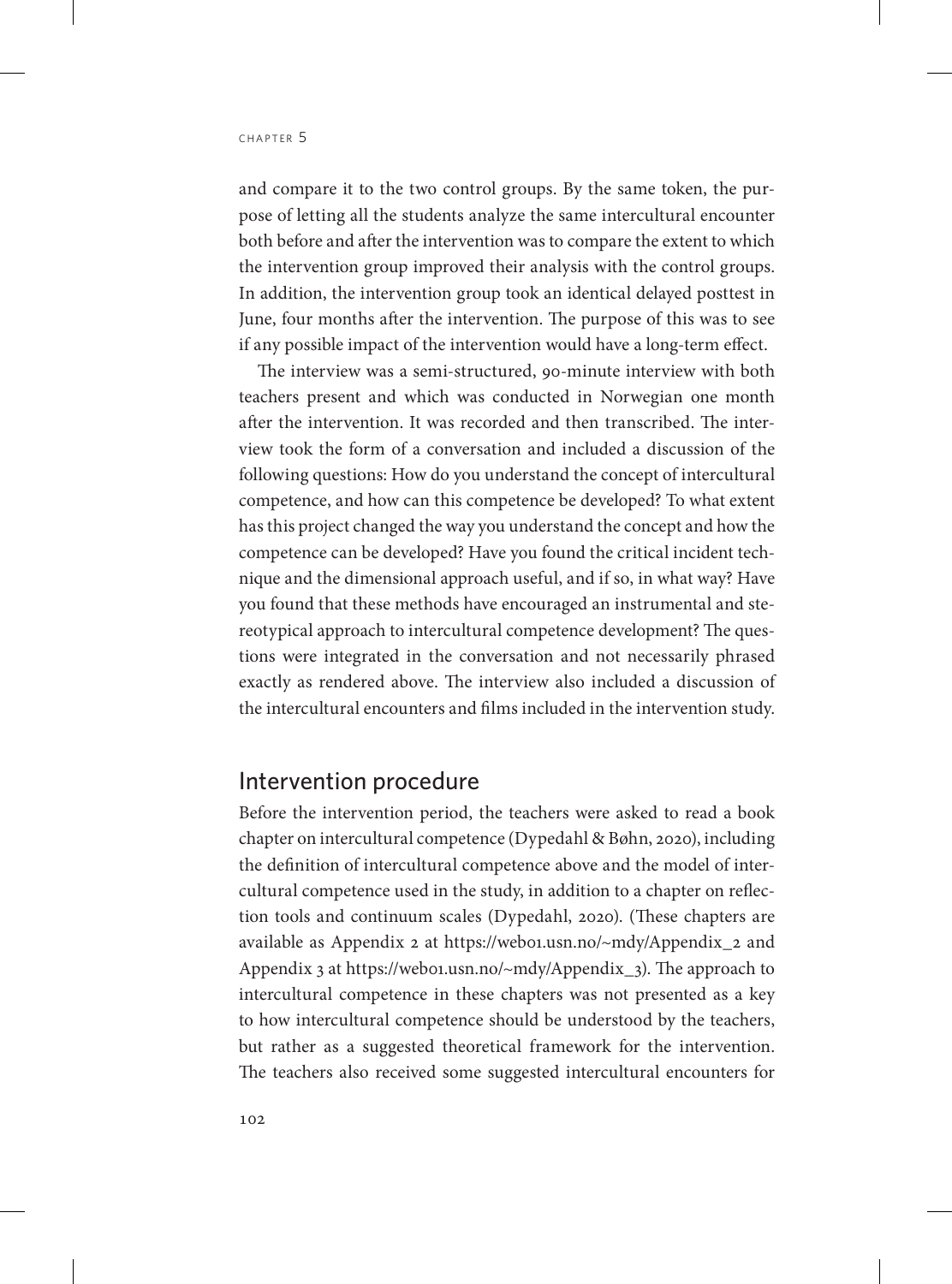analysis. The package also included one YouTube clip along with a number of dialogues, brief cases and/or descriptions of encounters.

The four-week intervention was conducted from January 25 to February 19, 2021. The original plan was that one out of five weekly sessions would include an analysis of an intercultural encounter, but this was extended to several sessions each week. Since one of the teachers was also the Social Science teacher for this group (three hours a week), and cross-curricular work is welcomed, eight sessions a week were in effect available for work with intercultural encounters and related discussions. The analysis would make use of reflection tools such as dimension or continuum scales relating to direct/indirect communication, low/high context communication, individualism/group orientation, task/people orientation and hierarchical/ non-hierarchical orientation (see Appendix 3 for more information).

The selection of intercultural encounters to be discussed in the classroom was made by the teachers and not the researcher. For example, some of the proposed cases were not chosen because they did not represent contexts or situations that the students could easily relate to. The first case the teachers chose to work with was an encounter involving an Indian girl visiting Canada, which could be related to politeness rules as well as direct and indirect communication. Furthermore, a dialogue in Asia that could be related to a hierarchical/non-hierarchical mindset dimension was used, as well as another dialogue that could be related both to a direct/indirect communication style dimension and a possible difference related to task and group orientation. The class also analyzed the suggested YouTube clip, which could also be related to task and people orientation.

In addition, the teachers decided to use the critical incident technique and dimensional approach on one text and two films during this fourweek period, which in effect made the project much more integrated with the course. The text was an excerpt from Amy Tan's *The Joy Luck Club*: "When Rich Came to Sunday Dinner". The films were *Outsourced,* a romantic comedy in which an American salesman is sent to India to train his replacement, and *Ali's Wedding,* which is a romantic comedy in which the son of an Iranian-born cleric in Australia must follow through with an arranged marriage, even though he is in love with an Australian girl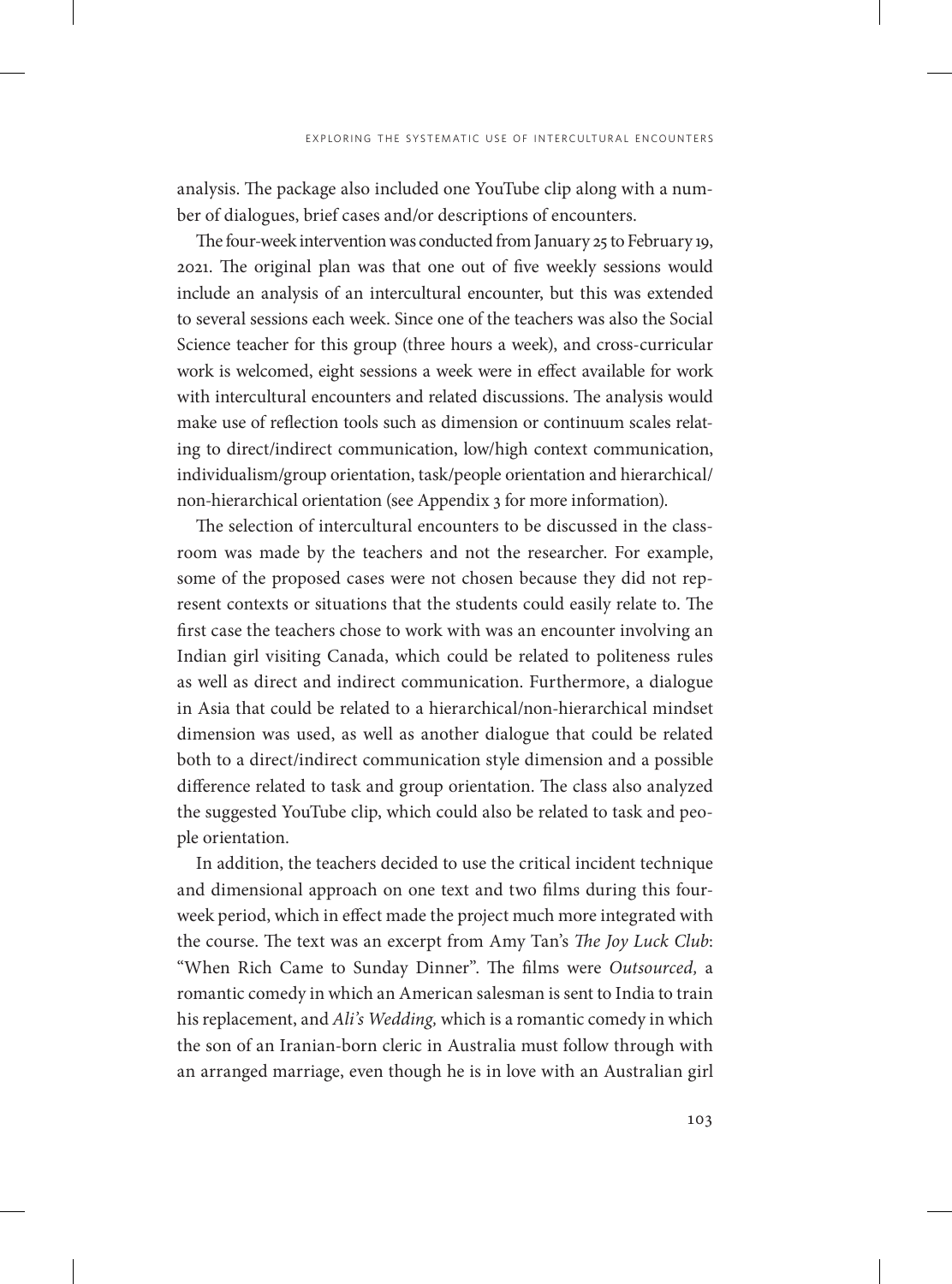from a family with a Lebanese background. In each case, the researcher suggested encounters or scenes that could be analyzed.

For all the encounters, the role of the researcher was to suggest reflection tools to use for analysis. The teachers were also presented with a possible procedure for working with the encounters:

- Describe the situation.
- Describe what each of the persons involved says and does.
- What seem to be the expectations of the people involved in the situation?
- What seems to be the misunderstanding or tension in this situation?
- Could the reason be related to a difference in communication styles/ patterns or mindsets (value differences / ways of thinking)?
- How would you describe the actions of the people involved based on your own background and from your own perspective?
- Take the perspective of each of the persons involved and try to describe the situation from their point of view. How might they reason in this situation, and why do you think they communicate as they do?
- Can you relate this incident to anything you have experienced yourself?
- What have you learned from this, and how can you apply your understanding of this incident to other situations?

# Data analysis

The students are not identified at the individual level in the tests, so for each item it is the average score for the entire class that is shown in the "Findings" section. Slightly fewer students took the posttest (23 in intervention group, 22 in the first control group and 13 in the second control group, and 22 in the intervention group took the delayed posttest). Moreover, while there is also the occasional blank answer, the average score for each item is in any case based on the number of students who actually responded to each item in each test. For each group there is an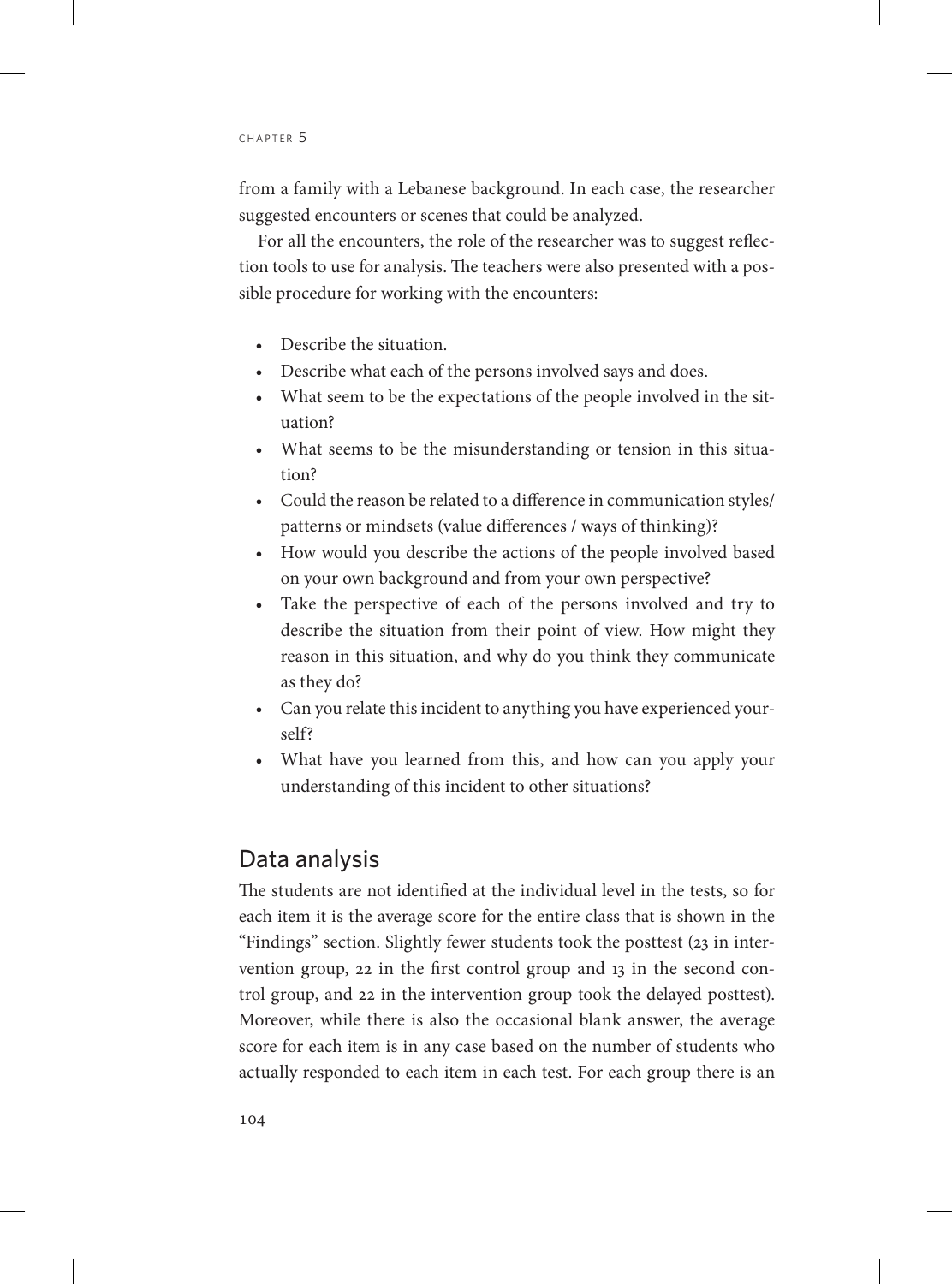average score before and after the intervention. Wilcoxon signed-rank tests are run on the Social Sciences (SPSS) program to compare preand post-test scores of intervention and control groups and determine whether there are statistically significant differences between ranks (Corder & Foreman, 1972, p. 41).

The interpretation of the interview is based on how the researcher experienced the interview and a content analysis of the transcription. The transcript has been manually coded and organized into units according to the topics or questions outlined above, all of which represent the key research issues. The data have then been examined for insights relevant to the key research issues (Halperin & Heath, 2020, p. 383). The few quotes that have been selected are generally representative for both teachers, so they have not been identified as for example respondents 1 and 2. With regard to interviewer bias, it is acknowledged that the researcher might have an effect on the conversation, which can in turn affect the outcome of the study.

# Validity, reliability and ethics

Since the intervention took place in the school during regular classes with in-person teaching, ecological validity should also be ensured (Neuendorf, p. 115). The combination of the information distributed to the teachers and the test given to the students (Appendices 1, 2 and 3), and the information in this chapter contributes to the overall transparency of the study. In terms of the study's validity, established theory supported every stage of the intervention stages, and the participants in the study are representative of upper secondary students at this level (Krippendorff, p. 334).

The study's reliability has been evaluated by letting a colleague with knowledge of intercultural competence development go through the data and interpretations and by letting the two teachers involved in the study evaluate the extent to which the researcher's interpretations represent their own interpretations and views. However, both reliability and validity could have been improved by repeating similar interventions in more classes. Obviously, since both the intervention group and the control groups come from a single school, it is possible that a more widely distributed sample would have produced slightly different results.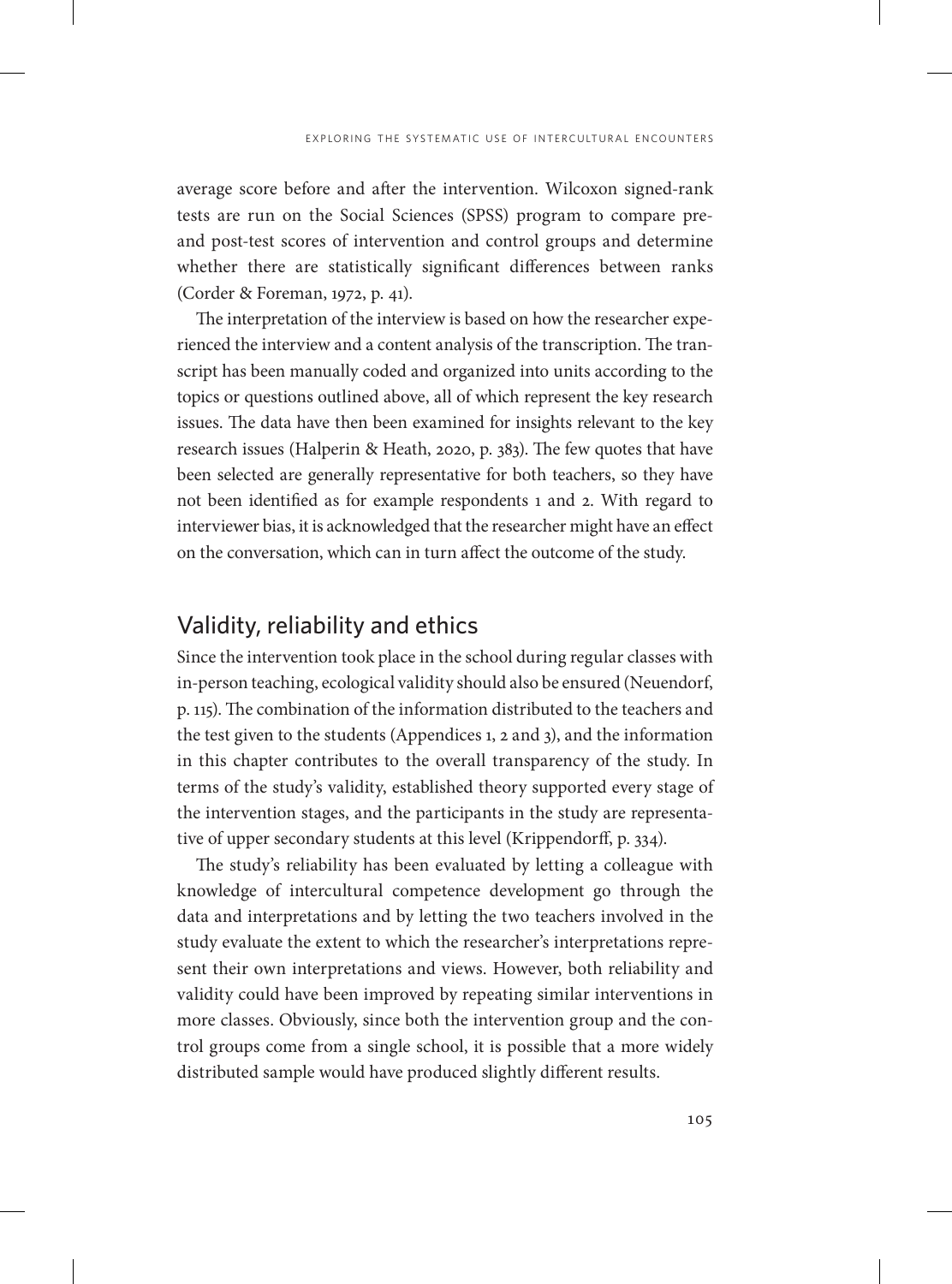The participants in this study have given their written consent, and the collection of data has been approved by the Norwegian Centre for Research Data. Furthermore, the ethical aspect of the intervention has been taken into consideration by making the same methods available to the control groups and other classes after the intervention period.

# **Findings**

The results for the pretests and posttests are divided into the results for the multiple-choice self-assessment test and the results for the students' analysis of the intercultural encounter before and after the intervention. The results for the self-assessment test before and after the intervention are illustrated in Figures 2, 3 and 4 below. For each group (intervention group, control group 1 and control group 2), they show the average score (0 to 3) for each of the 21 questions in the self-assessment test. The blue line shows the results in the pretest, and the orange line shows the results in the posttest. The grey line in Figure 2 illustrates the intervention group's delayed posttest.



**Figure 2.** Average Intercultural Competence Score for Intervention Group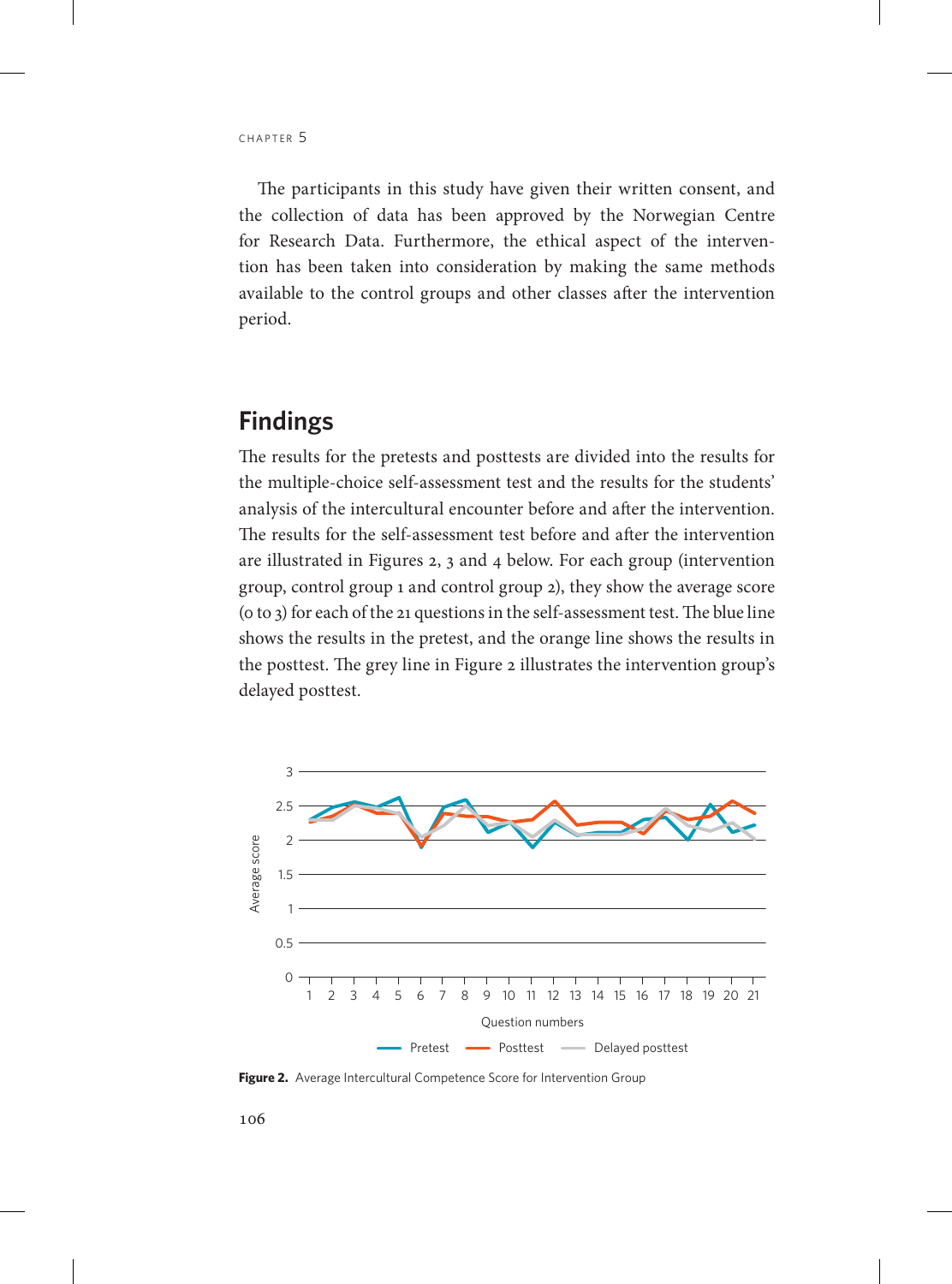

Figure 3. Average Intercultural Competence Score for Control Group 1



Figure 4. Average Intercultural Competence Score for Control Group 2

All the groups responded quite consistently to the questions in both the pretests and posttests, and the Wilcoxon test shows no statistical significance in the difference between the pretest and the posttest for any of the groups (the p-value is greater than 0.05). For the intervention group, for example, Wilcoxon signed-ranks test indicated that post-test ranks were not significantly higher than pre-test ranks ( $Z = 34$ ,  $p > 0.28$ ). Similarly, related-samples Wilcoxon signed rank tests between pre- and post-scores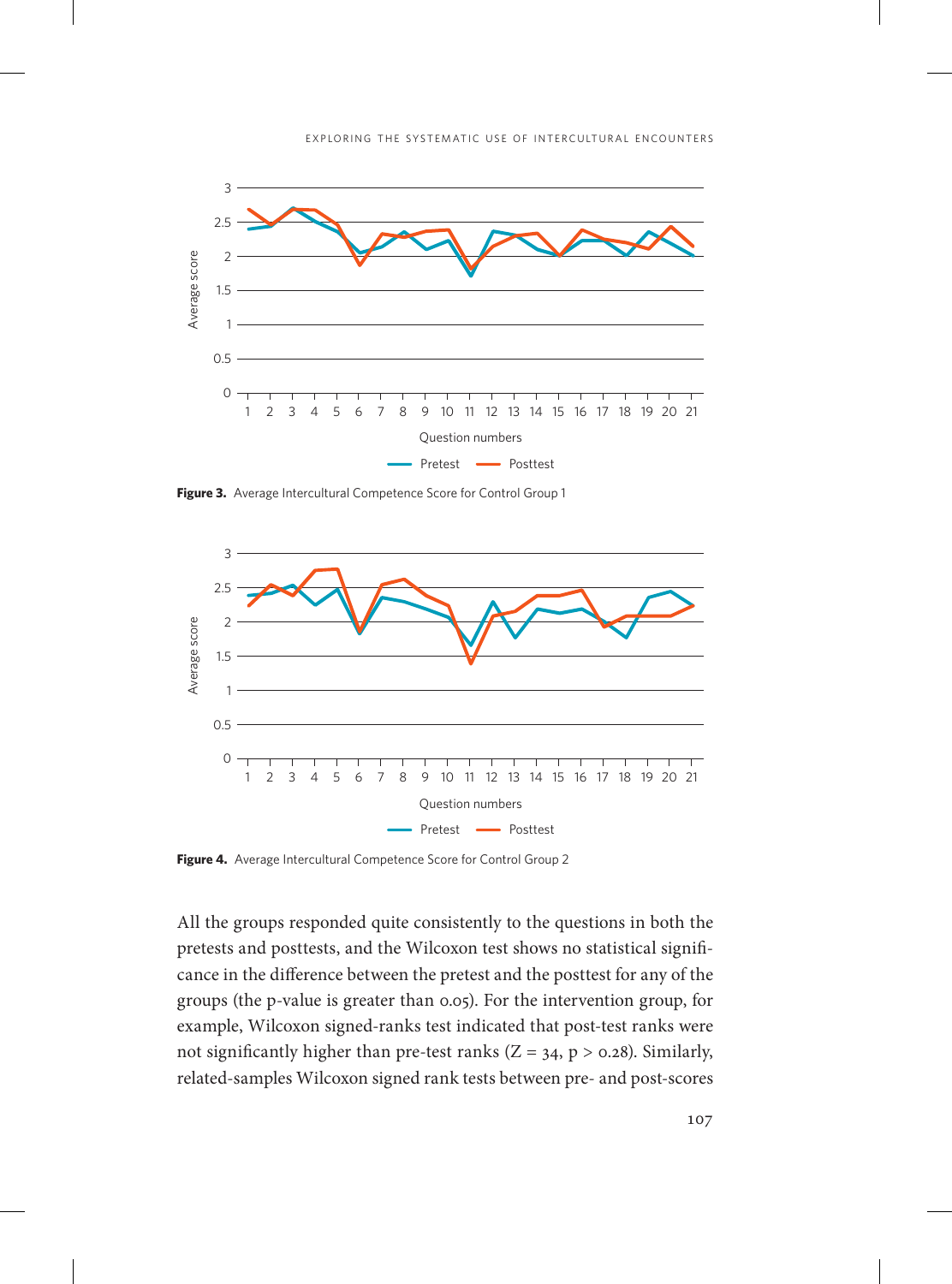of control group 1 ( $Z = 157$ ,  $p \ge 0.05$ ) and control group 2 ( $Z = 146$ ,  $p > 0.13$ ) yielded insignificant statistical results.

Compared to the self-assessment part of the test, the results for the analysis of the intercultural encounter are quite different. This is particularly evident in the answers to the following question: "What could be the reason they end up not co-operating, such as the words they use, communication style or attitude?" (see Appendix 1). In the pretest, the typical response regarding the cause of the misunderstanding is that the question was understood differently. Two of the students in the intervention group do mention communication style, but without specifying what type of communication style. Since the question clearly hints at communication style, these two concepts are also mentioned by students in control groups, although not many. The same types of responses are repeated by the control groups in the posttests.

In the posttest for the intervention group, however, 13 out of 23 mention communication style or attitude, and six of these specifically refer to direct and indirect communication styles. Of the respondents that did not specifically focus on communication style or attitude, one student points to the lack of empathy.

In the delayed posttest for the intervention group, many of the respondents maintain the same level of analysis. Communication style or attitude is mentioned by 12 of the 24 respondents, and four of these students specifically refer to direct or indirect communication. Many of the other students who use the term *communication style* also seem to have an idea of what it means, as seen in statements such as "one of them is very outgoing … and the other is more reserved". Of the students that do not specifically refer to communication style or attitude, one student writes that the people in the intercultural encounter did not take the other person's "perspective into consideration".

The interview with the teachers confirms the impression that reflection tools were being used in the analysis of intercultural encounters by many of the students in the intervention group. One of the teachers states that the reflection tools "are very important because they improve the understanding of the students" (my translation), a point on which both teachers agree. However, they also point out that the method needs to be practiced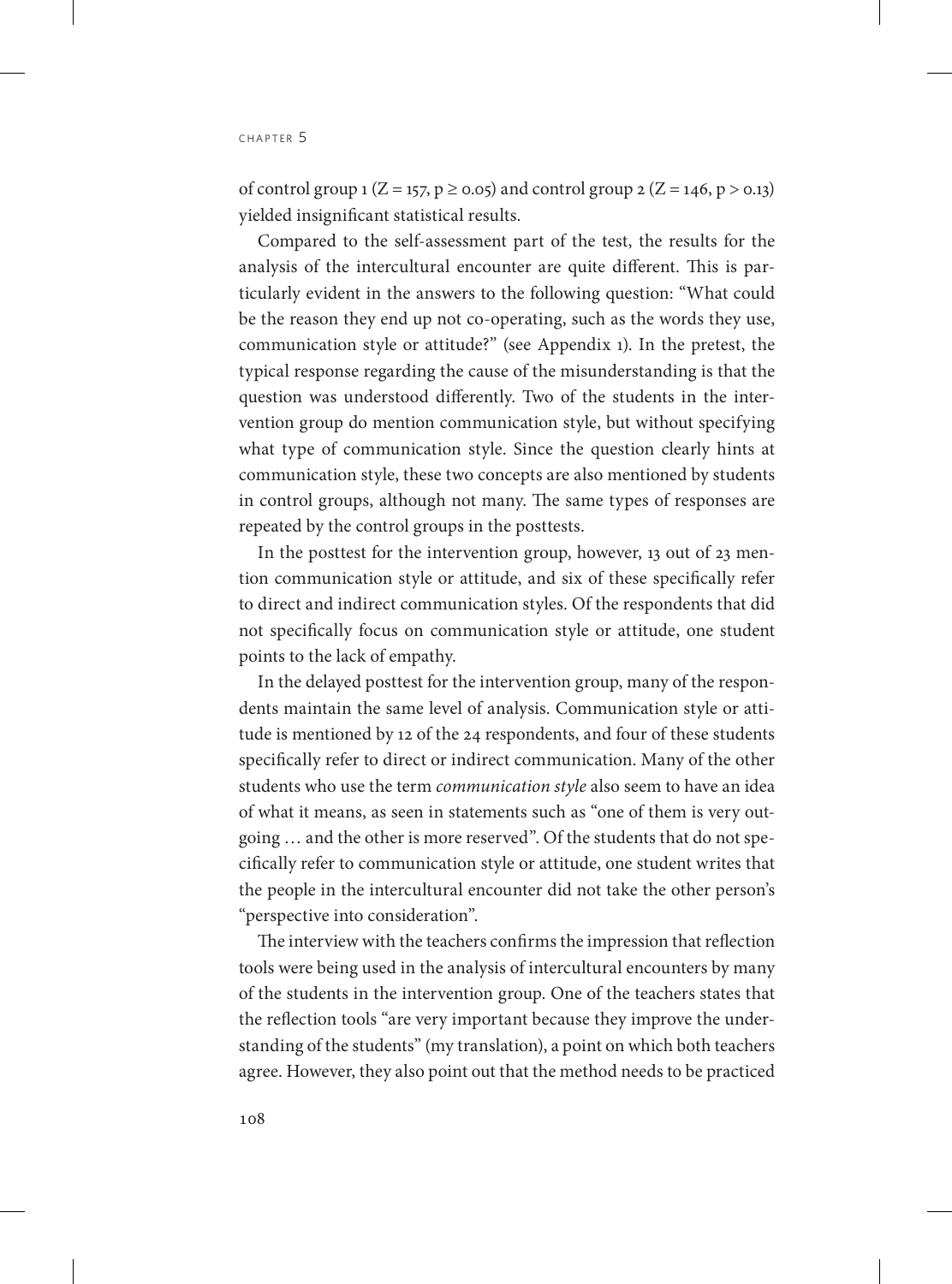over time. The teachers find this age group very receptive to learning new terms and concepts that they can use in discussions, and they regard it as an extra asset that can give discussions more direction. One of the teachers says that the dimensional approach «provides a very concrete starting point for the discussion" (my translation), making it possible to ask students where the people in an intercultural encounter may be on a certain scale and make them reflect on possible reasons for miscommunication. Considering that the project lasted several weeks, one of the teachers also says that she thinks "it is a very interesting way of working, not least with regard to deep learning" (my translation).

The teachers share a very diverse approach to the concept of intercultural competence and the concept of culture. As one of the teacher states, *culture* "is everything that contributes to your identity; it is in a way a combination of nationality and everything you learn from people around you, whether it be in school or your family …".

The teachers say that they have become more aware of terms and concepts in this process, and how they can be used. They point out that intercultural awareness, or similar concepts, have been on the agenda in their school and in the national educational system for many years. Discussing these issues is by no means new. However, having reflection tools does make it possible for them to work more systematically with teaching materials. As one of the teachers says, "It provides new opportunities" (my translation). For example, it is mentioned that this has come into use when working with the Netflix comedy series *Emily in Paris,* enabling students to more systematically analyze human behavior as well as laugh at people generally classified as "people like us" instead of laughing at "other people" from an ethnocentric point of view.

In the interview, one issue was the danger of stereotyping when students analyze intercultural encounters. However, the discussions were described by teachers as being very nuanced. According to one of the teachers, students leave the impression that "they are more open, and they are more aware of not stereotyping, because they are concerned about diversity with regard to sexual identity, cultural identity, ethnicity, etc.". This awareness is for example evident when the students comment on how people are portrayed in *Emily in Paris*. Moreover, one of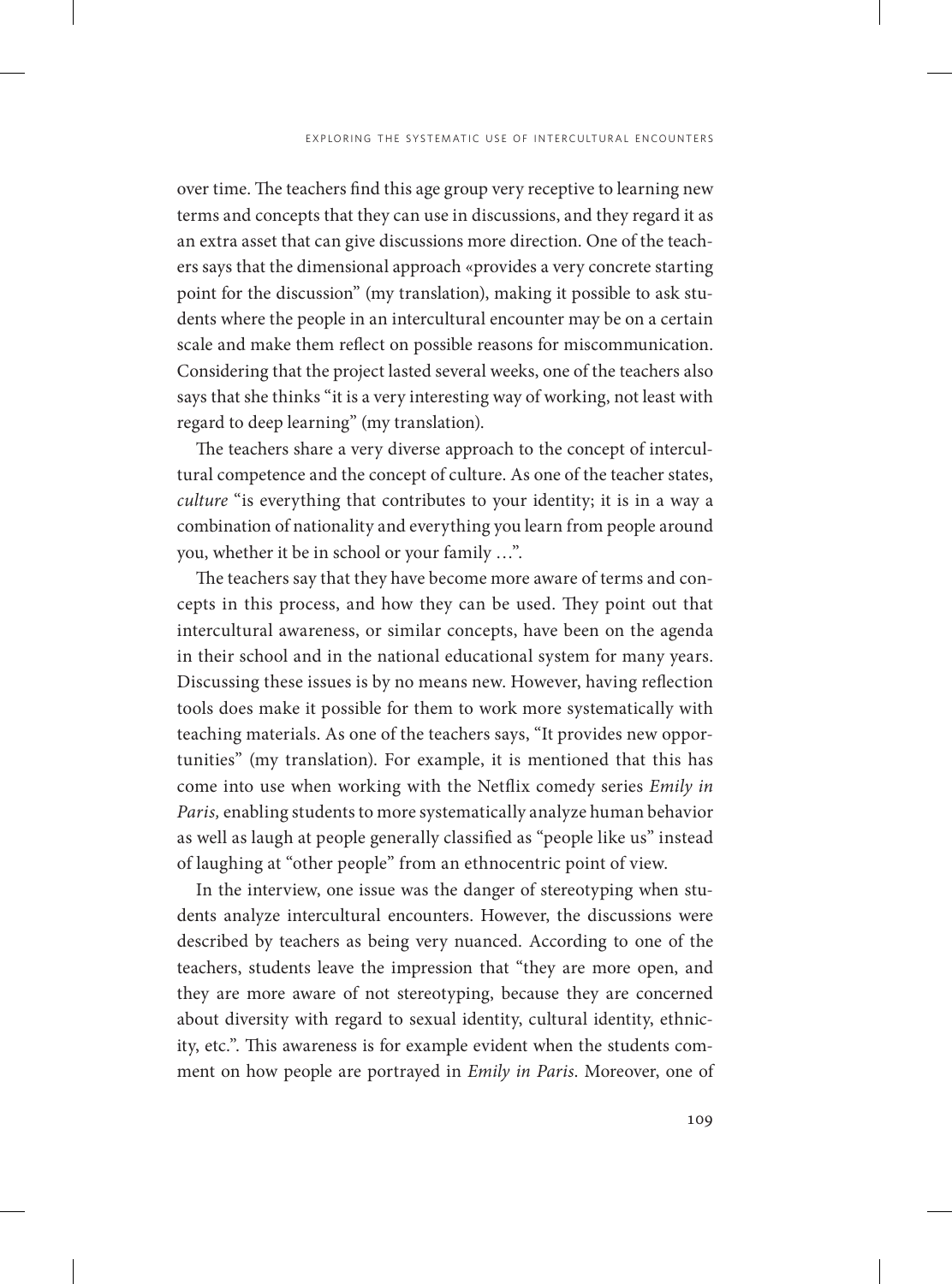the teachers also mentions that they discuss individual differences versus cultural background in class.

Another issue that came up in the interview is the importance of different identities being represented in teaching materials. *Ali's Wedding* is an example of a film that portrays people with other cultural backgrounds than the average American movie. However, some students who had watched the film and could to some extent identify with the characters also had concerns about the risk of stereotyping because it is a comedy. These are challenges that seem to be discussed in a very constructive way at this school and which will determine if and how to use this film as teaching material in the future.

# **Discussion**

Generally, the findings in this study are encouraging with regard to the systematic use of intercultural encounters and a dimensional approach to mindsets and communication styles. In comparison to the pretest, the intervention group's use of reflection tools when analyzing the intercultural encounter in the posttest and the delayed posttest shows progress. Most importantly, the feedback from very competent and experienced teachers was very positive. The possible effect of the critical incident technique is confirmed by Tran et al. (2020), but they have found a stronger effect on students with low and moderate levels of initial intercultural awareness than students with a high level of initial awareness. This is an interesting observation that this study has not investigated.

There may be several reasons for the lack of any statistically significant progress evident in the intervention group's self-assessment test after the invention. It could be that the questions are not suitable for testing purposes, or the questions themselves might need improvement. The students' feedback indicates that many of the questions should include examples. It could also be that these groups regard their own competence level to be quite high regardless of any intervention. All of these students are part of a transcultural society and attend a school that focuses on diversity, and the awareness of stereotyping pointed out above shows a high level of maturity.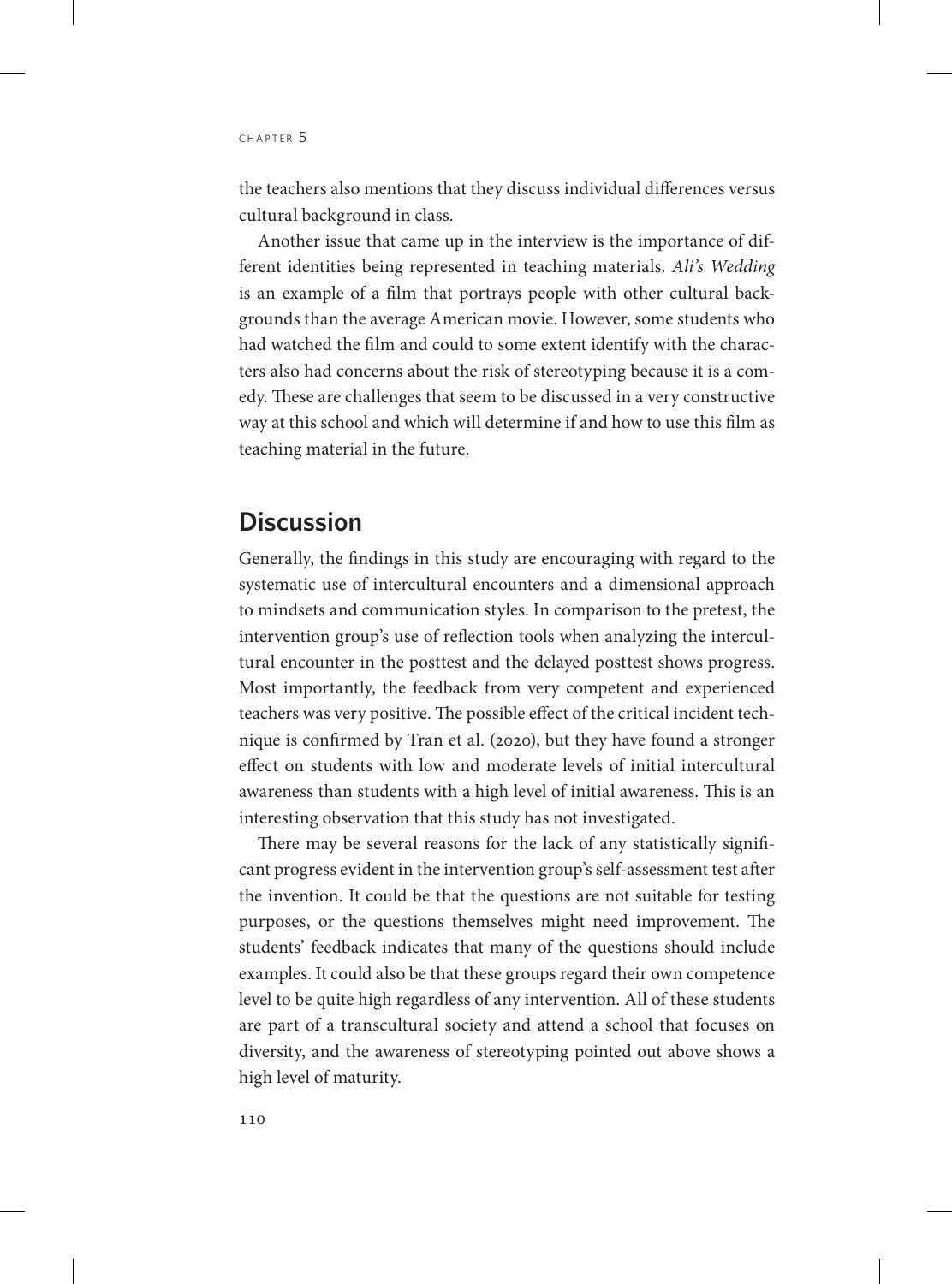Still, this study demonstrates that competent teachers and a systematic use of intercultural encounters in the classroom can enhance students' intercultural competence development. The critical incident technique has, as one of the teachers expressed it, given the teachers "one more tool in the toolbox" (my translation). Since the analysis of intercultural encounters in this study further relied on a dimensional approach to mindsets and communication styles, there is also reason to see this aspect of the study as promising.

Among the most interesting aspects of the intervention discussed in the interview was the mature approach to stereotyping among students and their ability to discuss cultural differences and similarities in a very nuanced way. It can be challenging to maintain that communication occurs between individuals with their unique personalities and identities while at the same time maintaining that groups of people undoubtedly develop certain common tendencies with regard to how they think and behave. It is necessary to recognize tendencies without essentializing them. According to Scott and Bhaskar (2010), such tendencies "do not in any sense describe the real nature of human beings in any absolute way, though they may contribute to their social sedimentation" (p. 47).

# **Concluding remarks1**

There are obvious limitations in a study with a relatively short intervention period and relatively few participants, which makes it necessary to be cautious about conclusions or implications for practice at this stage. Nevertheless, there are valuable findings in this study that are very encouraging with regard to introducing the systematic use of intercultural encounters and reflection tools in other classrooms. The most important insights are that students can make good use of reflection tools when analyzing intercultural encounters in the classroom, and this tool is perceived as a good tool to have in teachers' "toolbox". Peer-to-peer collaboration between teachers and researchers also seems very well suited for

<sup>1</sup> I am extremely grateful to May Britt Kleppe Baadstø and Siri Hundstadbråten for making this intervention study possible.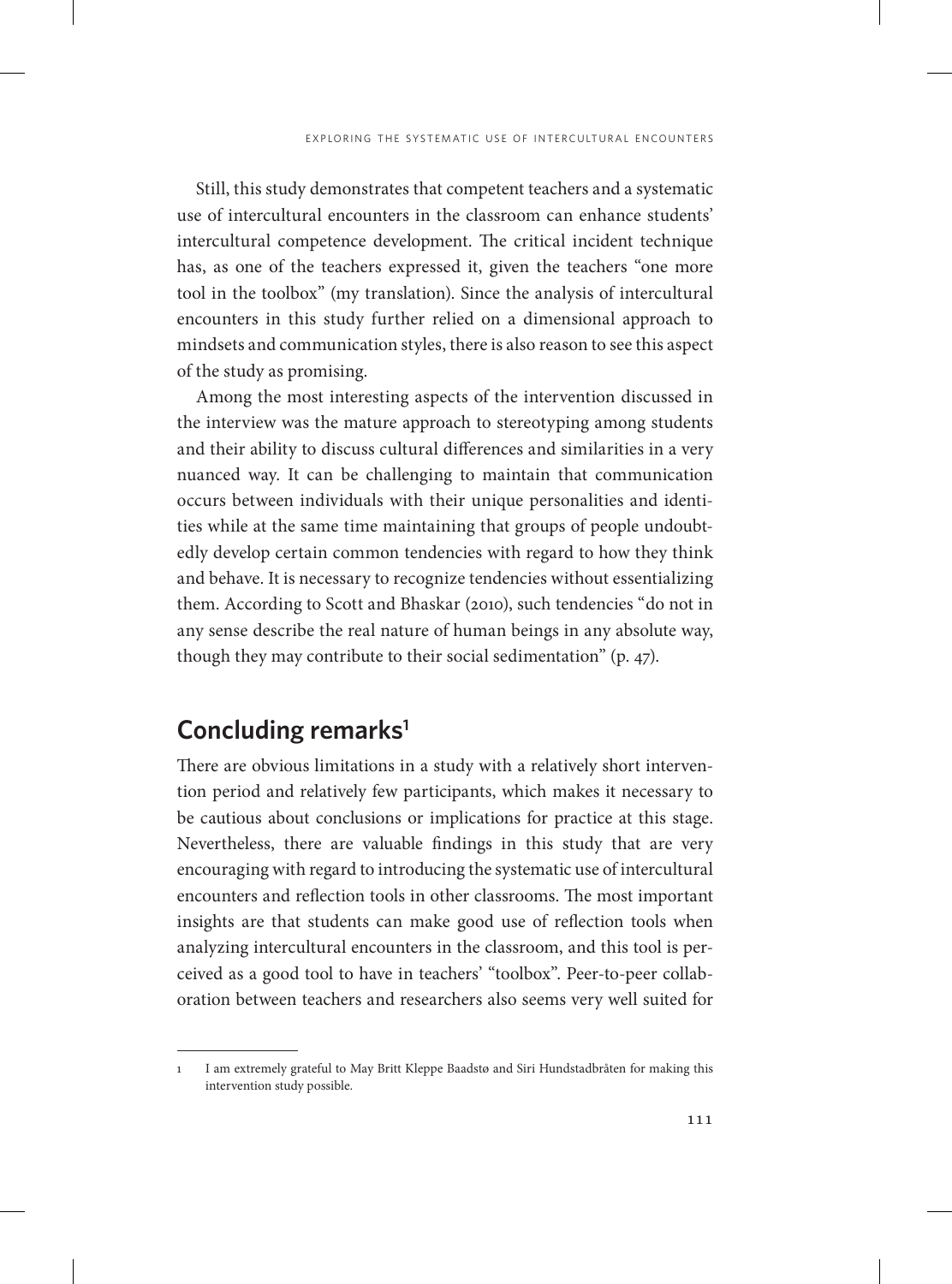knowledge development. The teachers in this peer-to-peer collaboration have asked for permission to use the self-assessment part of the questionnaire for administering to future students, and one of the teachers has on a later occasion – without being specifically asked to do so – commented that this intervention has had a positive effect on her own approach to promoting intercultural competence development in her teaching practice.

Under the same circumstances as this intervention study, other teachers would most likely be able to experience that this is a method that can both be integrated in other activities in English courses and add something to the development of intercultural competence. However, further investigation is needed to learn more about the use of critical incident technique in language classrooms. A bigger sample of students is necessary to draw more solid conclusions, and the development of individual students could be explored rather than merely obtaining average results for entire groups. Furthermore, other forms of data collection, such as interviewing students, could be considered to get more generalizable and more in-depth insights.

#### **References**

- Brown, C. W. (2021). *Critical visual literacy and intercultural learning in English foreign language classrooms: An exploratory case study* [Doctoral dissertation, University of Stavanger]. <https://ebooks.uis.no/index.php/USPS/catalog/book/108>
- Byram, M. (1997). *Teaching and assessing intercultural communicative competence*. Multilingual Matters.
- Byram, M. (2014). Twenty-five years on from cultural studies to intercultural citizenship. *Language, Culture and Curriculum*, *27*(3), 209–225. [https://doi.org/10.](https://doi.org/10.1080/07908318.2014.974329) [1080/07908318.2014.974329](https://doi.org/10.1080/07908318.2014.974329)
- Chua, R. Y. J., Morris, M. W., & Mor, S. (2012). Collaborating across cultures: Cultural metacognition and affect-based trust in creative collaboration. *Organizational Behavior and Human Decision Processes*, *118*(2), 116–31. <https://doi.org/10.1016/j.obhdp.2012.03.009>
- Council of Europe. (2016). *Competences for democratic culture: Living together as equals in culturally diverse democratic societies*.<https://rm.coe.int/16806ccc07>
- Council of Europe. (2018). *Common European framework of reference for languages: Learning, teaching, assessment – Companion volume with new descriptors*. <https://rm.coe.int/cefr-companion-volume-with-new-descriptors-2018/1680787989>
- Council of Europe. (2022). *The autobiography of intercultural encounters.*  <https://www.coe.int/en/web/autobiography-intercultural-encounters>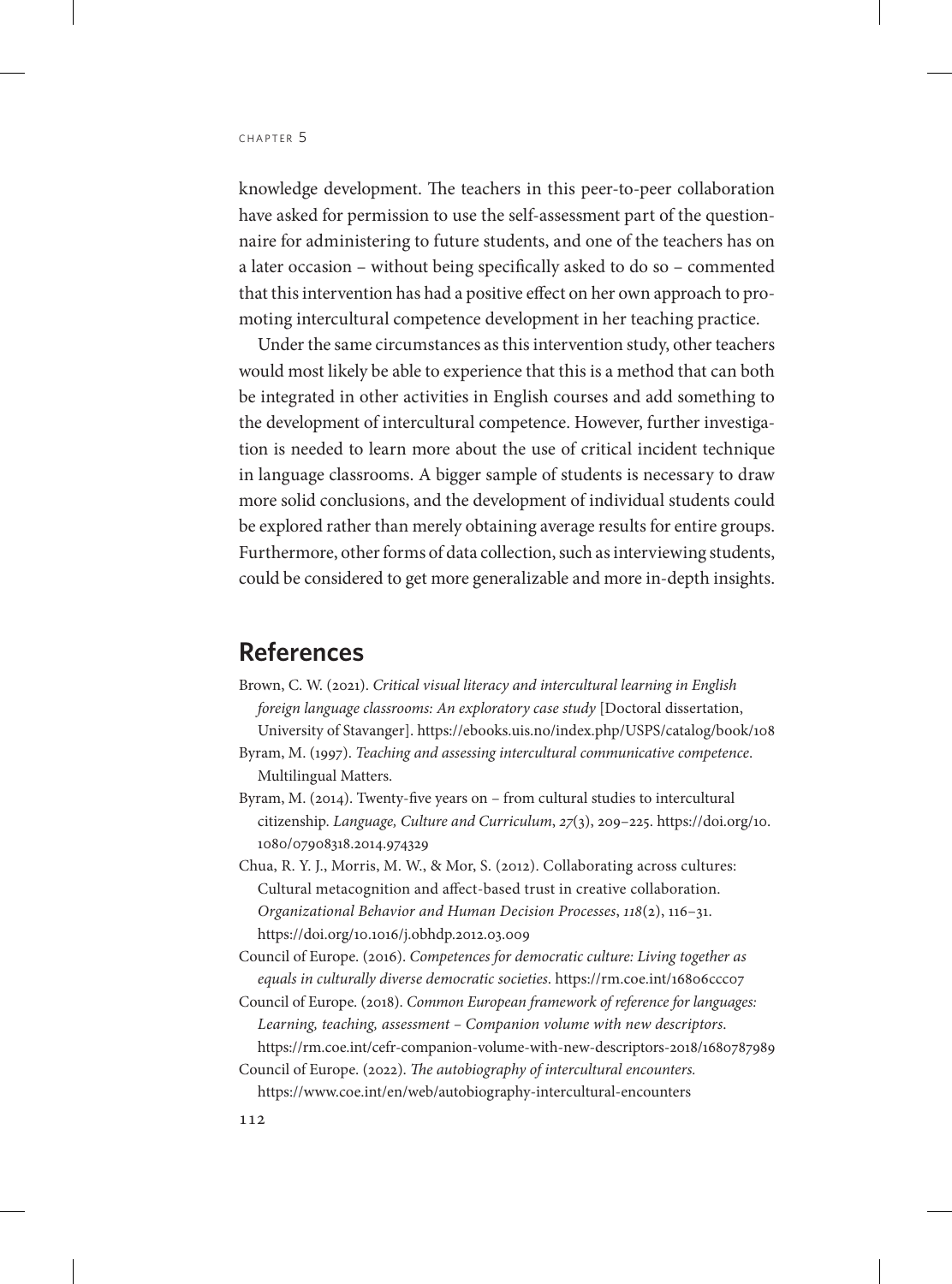- Dahl, Ø. (2006). Bridges of understanding: Perspectives on Intercultural communication. In Ø. Dahl, I. Jensen, & P. Nynäs (Eds.), *Bridges of understanding: Perspectives on intercultural communication* (pp. 7–22). Fagbokforlaget.
- Deardorff, D. K. (2004). *The identification and assessment of intercultural competence as a student outcome of internationalizations at institutions of higher education in the United States* [Doctoral dissertation, North Carolina State University]. [https://repository.lib.ncsu.edu/bitstream/handle/1840.16/5733/etd.](https://repository.lib.ncsu.edu/bitstream/handle/1840.16/5733/etd.pdf?sequence=1&isAllowed=y2) [pdf?sequence=1&isAllowed=y2](https://repository.lib.ncsu.edu/bitstream/handle/1840.16/5733/etd.pdf?sequence=1&isAllowed=y2)
- Deardorff, D. K. (2006). The identification and assessment of intercultural competence as a student outcome of internationalization. *Journal of Studies in International Education*, *10*(3), 241–66. [https://doi.org/10.1177/](https://doi.org/10.1177/1028315306287002) [1028315306287002](https://doi.org/10.1177/1028315306287002)
- Debesay, J., Kartzow, A. H., & Fougner, M. (2022). Healthcare professionals' encounters with ethnic minority patients: The critical incident approach. *Nursing Inquiry*, *29*(1), e12421. https://doi.org/10.1111/nin.12421
- Dypedahl, M. (2018). A metacognitive approach to intercultural learning in language teacher education. In Å. Haukås, C. Bjørke, & Dypedahl (Eds.), *Metacognition in language learning and teaching* (pp. 48–66). Routledge. <https://doi.org/10.4324/9781351049146>
- Dypedahl, M. (2019). Intercultural communication skills. In T. Burner, C. Carlsen, & K. Kverndokken (Eds.), *101 ways to work with communicative skills* (pp. 99–112). Fagbokforlaget.
- Dypedahl, M. (2020). Reflection tools for intercultural awareness. In M. Dypedahl & R. E. Lund (Eds.), *Teaching and learning English interculturally* (pp. 130–149). Cappelen Damm Akademisk.
- Dypedahl, M., & Bøhn, H. (2020). Intercultural competence and culture. In C. Carlsen, M. Dypedahl, & S. H. Iversen (Eds.), *Teaching and learning English*  (pp. 81–99). Cappelen Damm Akademisk.
- Dypedahl, M., & Lund, R. E. (Eds.). (2020). *Teaching and learning English interculturally*. Cappelen Damm Akademisk.
- Flanagan, J. C. (1954). The critical incident technique. *Psychological Bulletin*, *51*(4), 327–358.<https://doi.org/10.1037/h0061470>
- Giddens, A. (1984). *The constitution of society: Outline of the theory of structuration*. University of California Press.
- Hall, E. T. (1959). *The silent language*. Anchor Books.
- Halperin, S., & Heath, O. (2020). *Political research: Methods and practical skills* (3rd ed.). Oxford University Press.
- Heggernes, S. L. (2020). *Intercultural learning through texts: Picturebook dialogues in the English language classroom* [Doctoral dissertation, OsloMet – Oslo Metropolitan University]. [https://skriftserien.oslomet.no/index.php/skriftserien/](https://skriftserien.oslomet.no/index.php/skriftserien/article/view/748) [article/view/748](https://skriftserien.oslomet.no/index.php/skriftserien/article/view/748)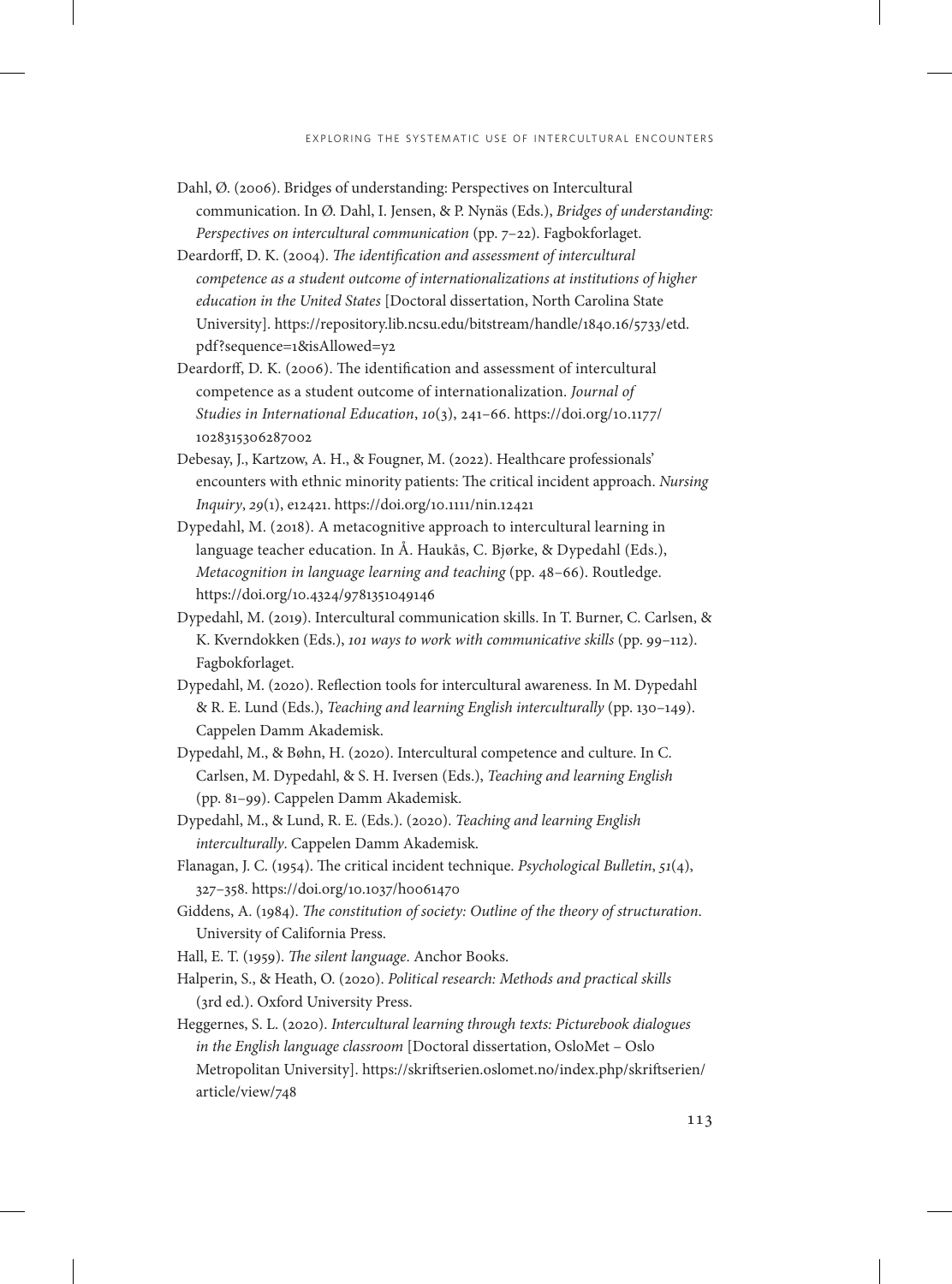- Hoff, H. E. (2019). *Rethinking approaches to intercultural competence and literary reading in the 21st century English as a foreign language classroom* [Doctoral dissertation, University of Bergen].<http://hdl.handle.net/1956/20799>
- Hofstede, G., & Hofstede, G. J. (2005). *Cultures and organizations: Software of the mind* (2<sup>nd</sup> ed.). McGraw Hill.
- Holliday, A. (2011). *Intercultural communication and ideology*. Sage publications.
- Horntvedt, T., & Fougner, M. (2015). Critical incidents and cultural relativism tools for survival in a foreign context? *Reflective Practice*, *16*(2), 171–181. [https://doi.org/](https://doi.org/10.1080/14623943.2014.989200) [10.1080/14623943.2014.989200](https://doi.org/10.1080/14623943.2014.989200)
- Kemmis, S. (2010). Research for praxis: knowing doing. *Pedagogy, Culture & Society*, *18*(1), 9–27. <https://doi.org/10.1080/14681360903556756>
- Kemmis, S. (2012). Researching educational praxis: Spectator and participant perspectives. *British Educational Research Journal*, *38*(6), 885–905. [https://doi.org/](https://doi.org/10.1080/01411926.2011.588316) <https://doi.org/10.1080/01411926.2011.588316>
- Kirkman, B. L., Lowe, K. B., & Gibson, C. B. (2006). A quarter century of "Culture's Consequences": A review of empirical research incorporating Hofstede's cultural values framework. *Journal of International Business Studies*, *37*(3), 285–320. http://www.jstor.org/stable/3875261
- Klafehn, J., Banerjee, P. M., & Chiu, C.-y. (2008). Navigating cultures: The role of metacognitive cultural intelligence. In S. Ang & L. Van Dyne (Eds.), *Handbook of intercultural intelligence: Theory, measurement, and applications* (pp. 318–31). M.E. Sharpe Inc.

Kluckholn, F. R., & Strodtbeck, F. L. (1961). *Variations in value orientations*. Greenwood.

Kramsch, C. (1993). *Context and culture in language teaching*. Oxford University Press

- Krippendorff, K. (2013). *Content analysis: An introduction to its methodology* (3rd ed.). Sage publications.
- Leung, K., Ang, S., & Tan, M. L. (2014). Intercultural competence. *Annual Review of Organizational Psychology and Organizational Behavior, 1*(1), 489–519. [https://doi.](https://doi.org/10.1146/annurev-orgpsych-031413-091229) [org/10.1146/annurev-orgpsych-031413-091229](https://doi.org/10.1146/annurev-orgpsych-031413-091229)
- Michell, M., & Davison, C. (2020). 'Bringing the teacher back in': Toward L2 assessment praxis in English as an additional language education. In M. E. Poehner & O. Inbar-Lourie (Eds.), *Toward a Reconceptualization of Second Language Classroom Assessment: Praxis and Researcher-teacher Partnership* (pp. 23–42). Springer Nature.
- Nathan, G. (2015). A non-essentialist model of culture: Implications of identity, agency and structure within multinational/multicultural organizations. *International Journal of Cross-Cultural Management*, *15*(1), 101–124. [https://doi.](https://doi.org/10.1177/1470595815572171) [org/10.1177/1470595815572171](https://doi.org/10.1177/1470595815572171)
- Neuendorf, K. A. (2002). *The content analysis guidebook*. Sage Publications.
- Norwegian Directorate for Education and Training. (2019a). *Curriculum in English*. <https://www.udir.no/lk20/eng01-04?lang=eng>